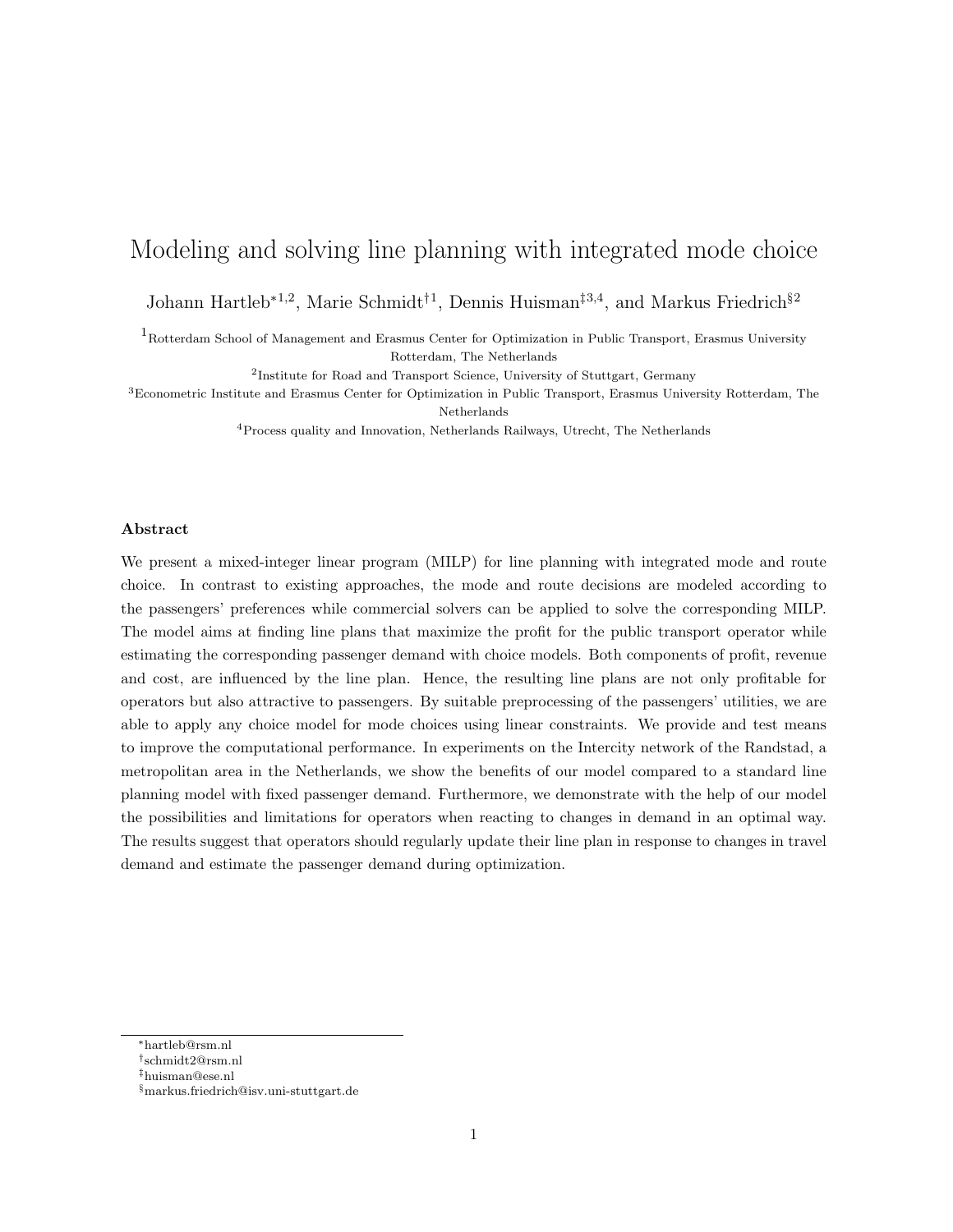# 1 Introduction

In previous years, public transport operators around the globe recorded a continuous increase in passenger numbers. There is a variety of reasons that might explain changes in passenger numbers, such as a shift in passenger interests and behavior, the development of regions, or policy measures. Since the beginning of the Covid-19 pandemic in early 2020, however, the number of passengers has fallen dramatically to a fraction of its original size. The pandemic is likely to have long-term effects on travel behavior, as, for example, working from home is more accepted by many companies. In the case of the Netherlands Railways (NS), the expectation is that passenger numbers will not reach their pre-pandemic level before  $2024<sup>1</sup>$  $2024<sup>1</sup>$  $2024<sup>1</sup>$ , but increase slowly over time.

Before and after the pandemic, railway operators like NS were and will be constantly faced with changing travel demand. To adapt their service to small fluctuations, operators can make adjustments on the level of tactical planning. For example, small adaptions in the timetables and rolling stock schedules can be implemented relatively spontaneously and with comparatively little effort. However, such adjustments are not suitable to cope with greater and longer-term changes in demand. Instead, this issue needs to be approached from a strategic planning perspective and the line plan needs to be adjusted from time to time.

When designing a public transport line plan, it is important to distinguish between passenger and traveler demand. With *traveler demand* we refer to the total number of people who want to travel. Travelers may choose to use any available mode of transport, such as train or car. Passenger demand includes only those travelers who choose to use the public transport system. The decision of travelers for their mode of transport, and thus the number of passengers, depends to a certain extent on the quality of the service offered. This poses an interesting yet complex situation for operators: public transport services have to be designed to provide sufficient capacity for passenger demand, which in turn depends on the service.

In this paper, we consider the problem of finding a line plan and simultaneously estimating the corresponding passenger demand based on a prognosis for traveler demand. The aim is to estimate both the share of travelers deciding to use public transport (mode choice) and the passenger distribution in the network (route choice). The travelers' choices depend on the quality of the service offered: they value a service with fast, direct, and frequent connections. A line plan offering such connections between two stations will attract more passengers between those stations, while passengers between stations with slow and infrequent connections will be inclined to turn to other modes of transportation. Considering travelers' decisions allows an accurate estimation of passenger demand during optimization, and the resulting line plans are aligned with the demand they generate.

Although many approaches state that passenger demand and line plans are interdependent, we identify two reasons why demand estimation is mostly not modeled accurately. First, travelers' mode choice is in most cases neglected. Second, if a passenger distribution on routes is considered, usually one of the following two simplifications is applied: either all passengers traveling between two stations are required to use the same route, or the model can assign passengers to routes in favor of a system optimum, rather than considering passenger preferences. An imprecise demand estimate is obstructive to the search for

<span id="page-1-0"></span> $1_{\text{https://nos.nl/artikel/2344006-ns-lijdt-185-miljoen-verlies-door-corona.html, accessed February 19}}$  $1_{\text{https://nos.nl/artikel/2344006-ns-lijdt-185-miljoen-verlies-door-corona.html, accessed February 19}}$  $1_{\text{https://nos.nl/artikel/2344006-ns-lijdt-185-miljoen-verlies-door-corona.html, accessed February 19}}$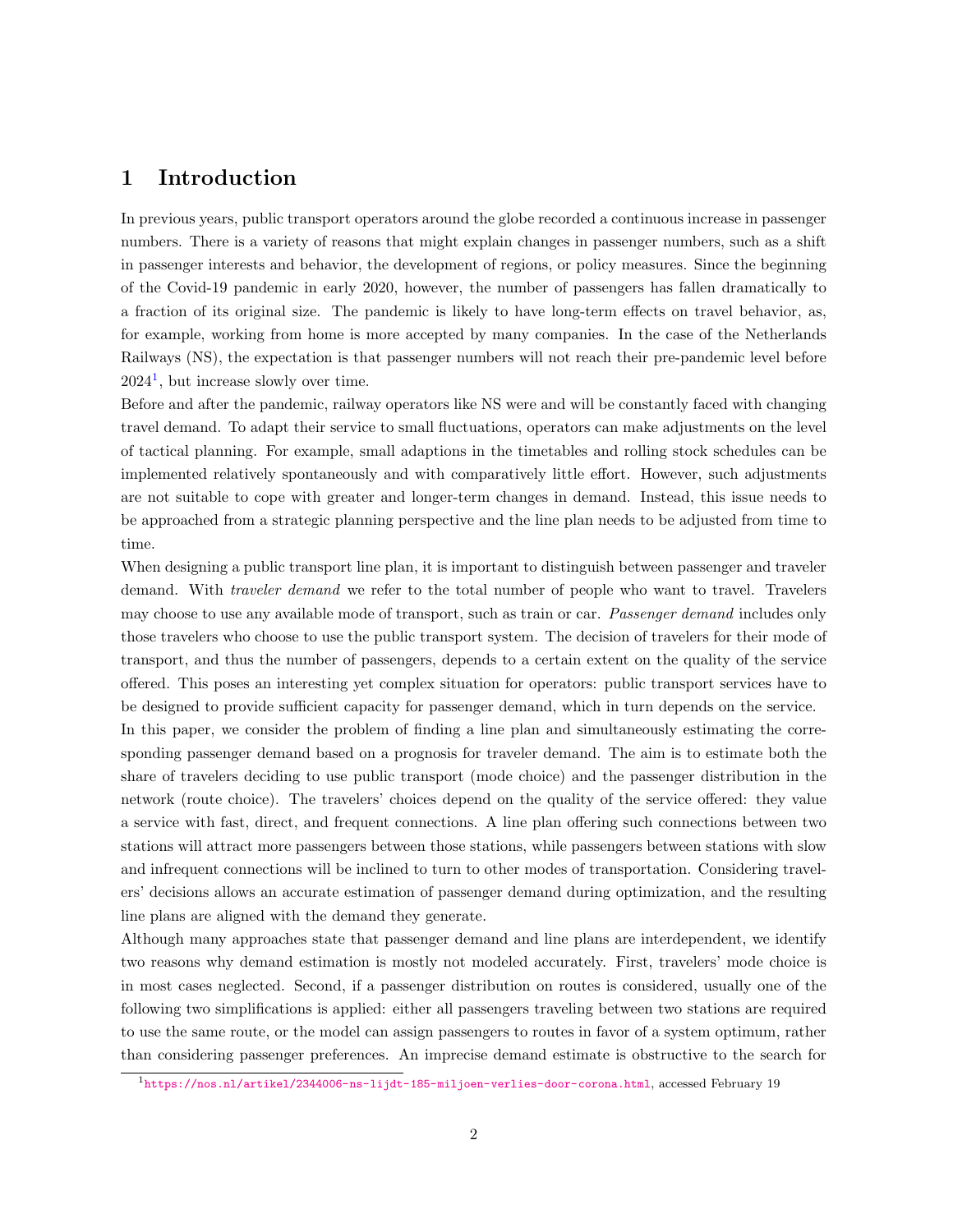efficient line plans and carries the risk of insufficient seating capacity. Only a few publications deal with the integration of passenger choice models in line planning. However, these approaches are usually not computationally tractable and the quality of solutions found with heuristic approaches is hard to assess. In Section [2](#page-2-0) we discuss the related line planning literature in detail.

In our paper, we present a mixed-integer linear programming (MILP) formulation for finding a line plan and corresponding passenger loads from given traveler demand. The passenger loads depend on the line plan and are estimated with passenger choice models. By suitable preprocessing of the utilities for the passengers' mode and route decisions, the choice models can be linearized and commercial solvers can be used to find solutions. Approaching the problem from the operator's perspective, our objective is profit maximization, where profit is equal to the revenue from serving passenger demand minus the operating costs. This yields line plans that attract many passengers, while being efficient concerning operational costs.

We test and analyze the model in experiments on the Intercity network of the Randstad region that is operated by NS, the largest Dutch railway operator. Additional constraints and branching strategies are tested to improve the computational performance. The model is compared to a basic line planning model with predetermined passenger loads which highlights the advantages of demand estimation during optimization. Furthermore, the integration of passenger decision models enables to conduct a sensitivity analysis of the service level and operator profit on fluctuations in traveler demand. This gives valuable insights for operators into their business models and the optimal solutions provide concepts for how the line plans should be adjusted in response to demand changes.

Summarizing, our main contributions are fourfold. First, we present a novel line planning model that considers both route and mode choice from a customer's perspective. In contrast to existing optimization approaches, passengers are not assigned to routes according to a system optimum but distribute on the best routes in our model. Second, we develop a linear formulation for this model which allows the usage of commercial solvers and we provide means to improve the computational performance. Third, we show in experiments that operators should include an estimation of mode and route choice during optimization to achieve the best possible profit and passenger shares. Fourth, we show the impact of drastic changes in travel demand on the modal split and the financial performance of the public transport operator.

The remainder of this paper is structured as follows. In Section [2,](#page-2-0) related line planning approaches are summarized. The modeling of line planning and passenger demand estimation is described in Section [3.](#page-4-0) This section discusses the used choice models in detail and the assumptions made in order to linearize them. Section [4](#page-12-0) gives information about the experimental setup, used data sets, and parameters. The experiments are described and discussed in Section [5,](#page-14-0) followed by practical insights for operators in Section [6.](#page-17-0) The paper concludes in Section [7](#page-18-0) with a summary of the findings.

# <span id="page-2-0"></span>2 Related literature

The goal of the line planning problem is to find a set of lines with corresponding frequencies such that conditions on operating costs and passenger service level are satisfied. In this context, lines are defined as a sequence of stations that are served by a vehicle. Schöbel  $(2012)$  summarizes different modeling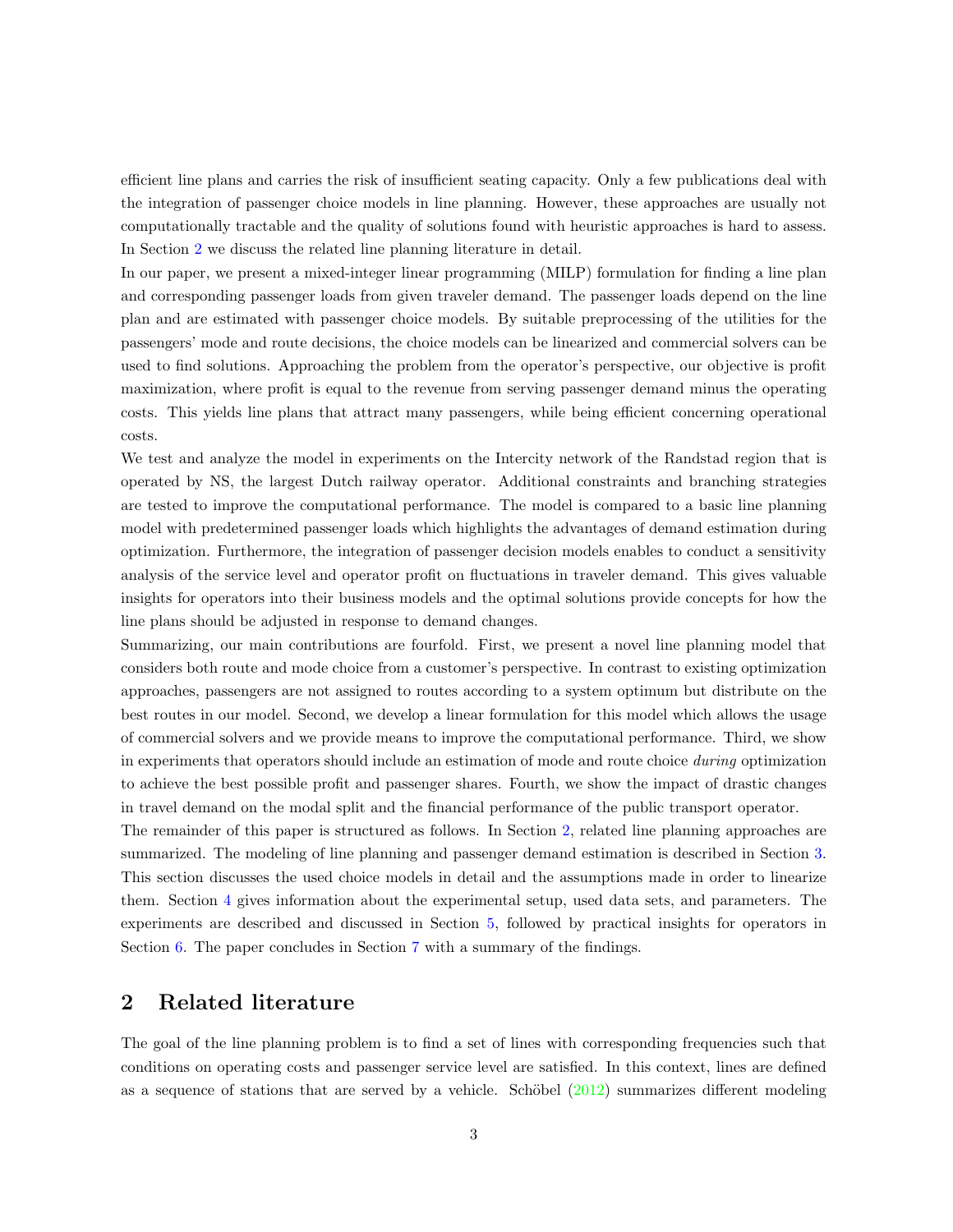approaches and solution methods for the line planning problem in public transport and identifies several variations: In some formulations, the task is to select lines from a given pool of lines (Gattermann et al., [2017\)](#page-21-0), while in others the line routes are constructed during optimization (Borndörfer et al., [2007\)](#page-21-1). There also exist different objectives for line planning. On the one hand, cost-oriented objectives aim at minimizing operational costs while ensuring a certain passenger service level (Claessens et al., [1998;](#page-21-2) Friedrich et al., [2017;](#page-21-3) Goossens et al., [2006\)](#page-21-4). On the other hand, passenger-oriented objectives mostly consider a budget constraint on operational costs to maximize passenger service level, represented by the share of passengers with direct connections (Bussieck, [1998;](#page-21-5) Bussieck et al., [1997;](#page-21-6) Schöbel and Scholl,  $2006$ ) or by passenger journey times (Goerigk and Schmidt,  $2017$ ; Schöbel and Scholl,  $2006$ ).

The impact of the service on passengers is often neglected. Most of the existing approaches have the assumption in common that (an estimate of) the passenger demand is known before the line plan is found. This means the number of passengers between each station pair is assumed to be fixed. In addition, passengers are in many cases assigned a priori to paths in the network to estimate the required capacity between stations. However, both the number of passengers and the passenger paths depend on the line plan and the corresponding passenger service level (de Dios Ortuzar and Willumsen, [2011\)](#page-21-8).

Most existing approaches that have included passenger route choice either applied a single (shortest) route search (Guan et al., [2006;](#page-21-9) Liu et al., [2019;](#page-22-2) Nachtigall and Jerosch, [2008\)](#page-22-3) or a distribution according to a system optimum (Borndörfer et al., [2007;](#page-21-1) Borndörfer and Karbstein, [2012\)](#page-21-10). Both strategies are unlikely to accurately estimate a passenger distribution, bearing the risk for operators of crowded or underutilized vehicles. In a cross-entropy heuristic for integrated line planning and timetabling presented by Kaspi and Raviv [\(2013\)](#page-21-11), passengers are distributed on shortest paths for evaluation, which serves as the basis to refine the search for an updated solution in the next iteration. Schmidt and Schöbel  $(2015)$ and Friedrich et al. [\(2017\)](#page-21-3) present generic line planning models with integrated passenger route choice and discuss complexity and bounds. A passenger-optimal route search was introduced in Schmidt [\(2014\)](#page-22-5) and Goerigk and Schmidt [\(2017\)](#page-21-7) where sufficient seating capacity is ensured assuming that passengers distribute over the available shortest routes. This approach overcomes the problem that passengers are assigned to sub-optimal routes by the model and prevents capacity conflicts during operation. Schiewe et al. [\(2019\)](#page-22-6) propose a game-theoretical approach where passengers are individual players choosing their routes with the highest travel quality.

All of the approaches discussed above consider a flexible passenger to route assignment or search but assume the total passenger demand to be fixed. Only a few publications consider the mode choice of travelers during line planning to estimate the number of passengers attracted by the solution. The integrated stop location and line planning approaches discussed in Laporte et al. [\(2005\)](#page-22-7) and Laporte et al. [\(2007\)](#page-22-8) aim at a maximum trip coverage. Similarly, Klier and Haase [\(2015\)](#page-22-9) maximize the number of expected passengers and estimate the mode choice with the logit model as a traveler's decision between the best available route and an alternative mode of transport. Bertsimas et al. [\(2021\)](#page-21-12) have the same objective to maximize ridership of the public transport system. In their model, each additional line increases the modal split by a predefined percentage, independent of which other lines are selected and their frequencies. De-Los-Santos et al. [\(2017\)](#page-22-10) use the logit model for the mode choice as well and approximate it with a piecewise linear function. For the specific case of Intercity buses, Steiner and Irnich [\(2018\)](#page-22-11) consider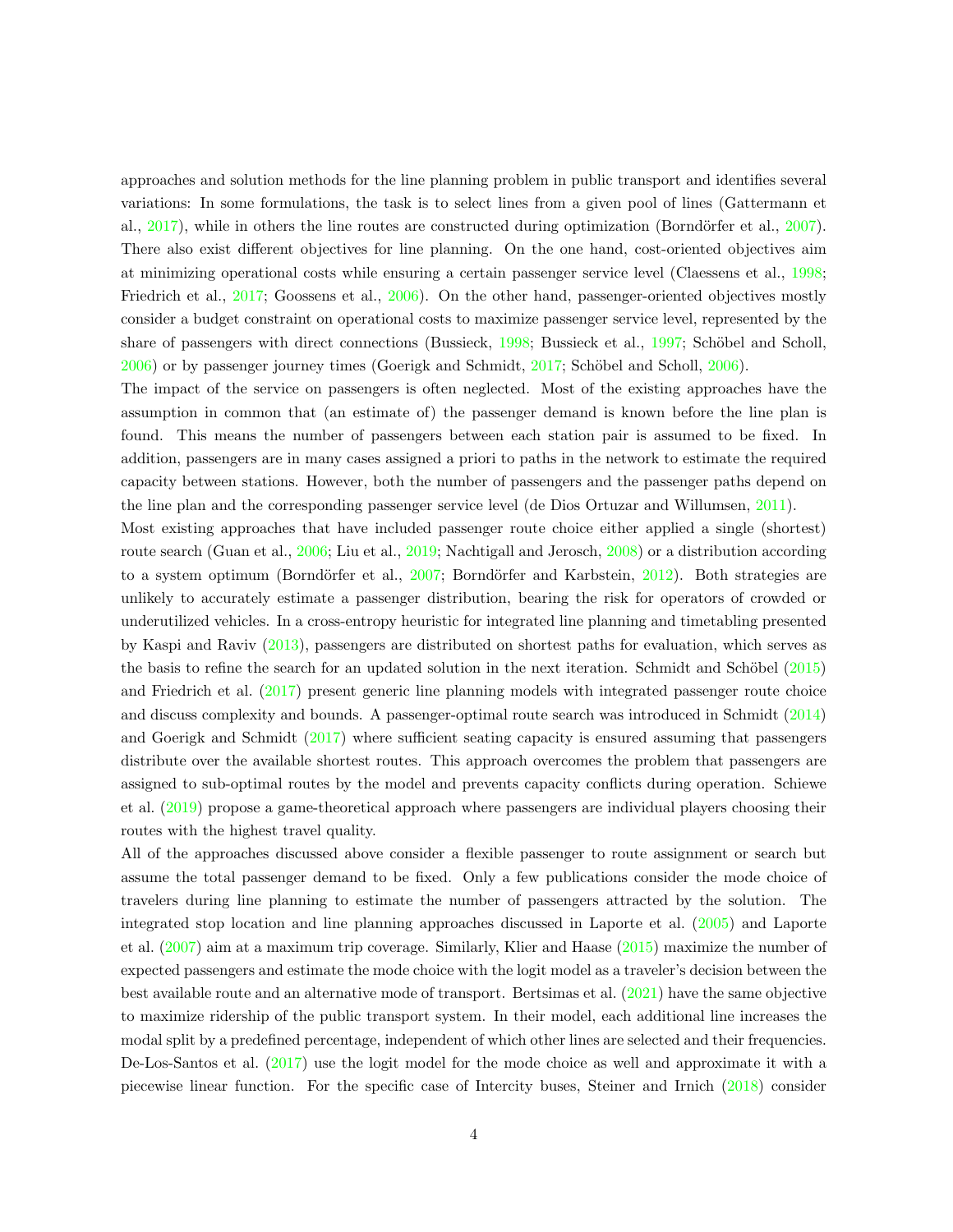different passenger demand levels depending on departure and travel time in a combined optimization approach for stop selection on a line and timetabling. A comprehensive model integrating network design, line planning, traveler mode choice, passenger route choice, and fleet investment is discussed in Canca et al. [\(2016\)](#page-21-13). Later, the authors provide in Canca et al. [\(2017\)](#page-21-14) an adaptive large neighborhood search metaheuristic for this model, limiting the passenger route search to a shortest route. For a revised model including an integrated passenger distribution on routes, Canca et al. [\(2019\)](#page-21-15) present a two-level local search matheuristic which was successfully used to find solutions for real-world sized instances.

These models include a modeling of travelers' mode choice during line planning, but they contain at least one of the two limitations. Either, the passenger distribution on routes, although relevant for seat capacity estimation, does not reflect passenger preferences. Or, the quality of the solutions found by the applied metaheuristics is in many cases hard to assess.

# <span id="page-4-0"></span>3 Modeling

In this paper, we develop a mixed-integer linear programming model for finding a line plan that is tailored to the corresponding passenger demand. Lines are selected from a pool of potential lines. The passenger demand is estimated with a discrete choice model and the distribution on routes is modeled according to passengers' choices. This modeling of passengers provides a basis for an accurate estimation of the required seat capacity and the expected revenues from ticket sales. The objective is to find a profitoptimal line plan, which means, the difference between revenue and cost is maximized. In the following sections, we discuss all components of the line planning problem, the underlying assumptions made, and how we model it. Throughout this paper, we use the terminology of public rail transport, however, the proposed model applies to public transport services of any kind.

## 3.1 Network structure and line selection

We consider a public transport network with a set of *stations*  $S$  as nodes, a set of *tracks*  $\mathcal{T}$  as direct connections between the stations, and symmetric traveler demand between the stations. Let k denote an origin-destination (OD) pair, that is, an unordered pair of stations  $s_1$  and  $s_2 \in S$ , and let  $OD$  be the set of OD pairs. The traveler demand, that is, the number of persons wanting to travel between OD pair  $k \in \mathcal{OD}$ , is denoted by  $\delta_k$ . We assume a line pool P to be given, where each line  $l \in \mathcal{P}$  is an undirected sequence of stations  $(s_1, s_2, \ldots, s_{n_l})$ .

The aim is to find a *line plan*  $\mathcal{L} \subseteq \mathcal{P}$ , a subset of lines from the line pool, for a regular, symmetric service. When selecting a line from the pool  $P$ , it is assumed to operate in both directions.

The selection of lines is modeled using binary decision variables

$$
z_l \in \{0, 1\} \text{ with } z_l = \begin{cases} 0, & \text{Line } l \text{ is not selected,} \\ 1, & \text{Line } l \text{ is selected.} \end{cases}
$$

This constitutes the basis of the line planning problem: Lines have to be selected from a line pool to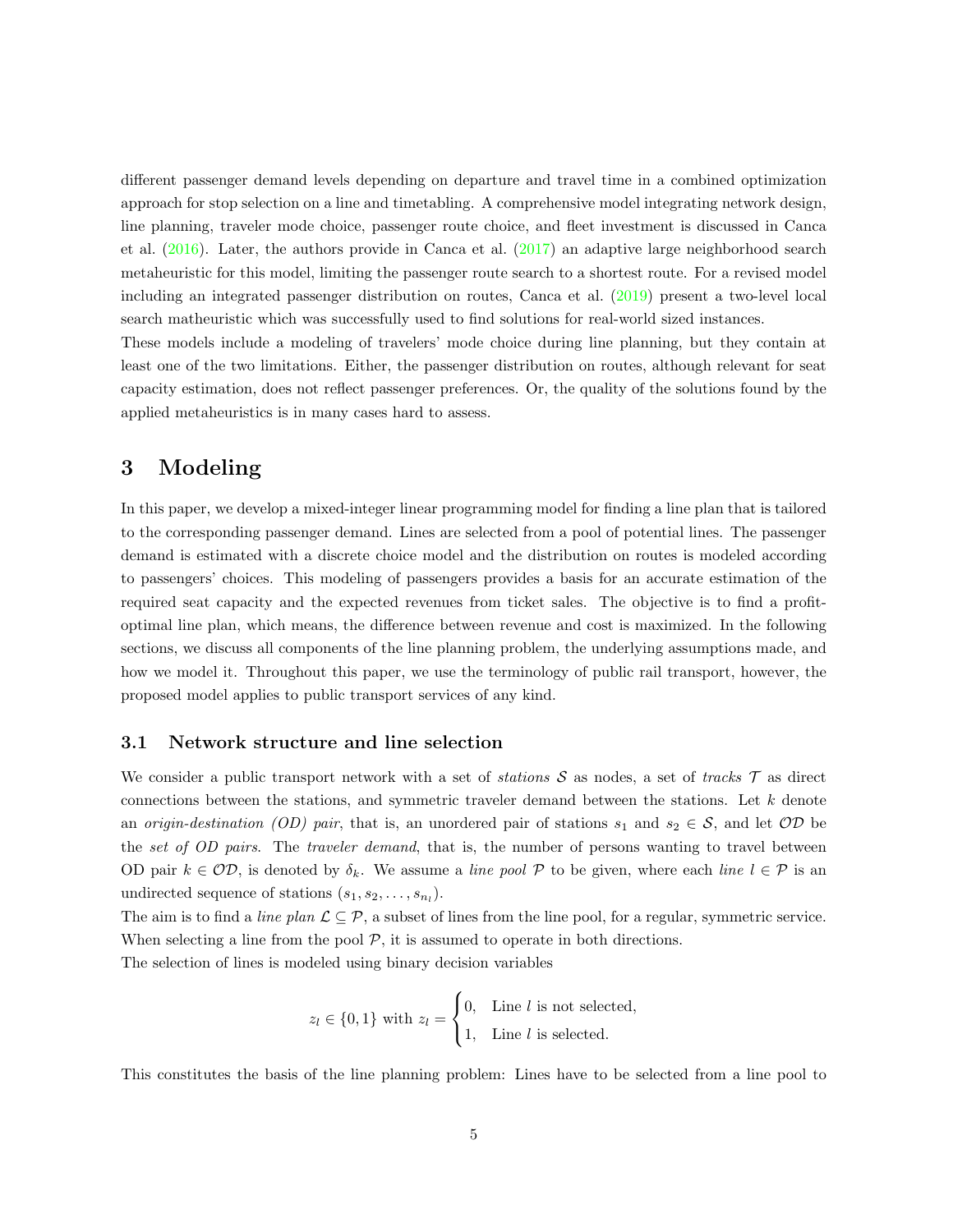meet passenger demand. Higher line frequencies can be achieved by selecting multiple lines with the same itinerary. This indirect modeling of frequencies is accepted to unambiguously link lines and passenger routes in Section [3.3.1.](#page-6-0) In the following, the objective of the line planning model is defined, the procedure to estimate the passenger demand is explained, and, based on that, the required capacity is calculated.

## <span id="page-5-2"></span>3.2 Profit maximization

Our objective is to find a line plan that is optimal with respect to profit, which means, the difference of revenue generated by passenger fares and costs for installing and operating lines should be as high as possible. The costs  $c_l$  for installation and operation of line l comprise acquisition and maintenance of rolling stock as well as personnel and energy expenses. We assume an OD pair-dependent passenger pricing as it is applied in the Netherlands. There, passengers are charged based on the locations of their origin and destination only, and ticket prices are independent of the chosen route. Let  $p_k$  denote the ticket price for a passenger of OD pair k and let  $w_k$  denote the *share of travelers* of OD pair k that choose to use public transport. Then, the following function describes the profit made by a line plan  $\mathcal{L}$ .

<span id="page-5-0"></span>
$$
\sum_{k \in \mathcal{OD}} p_k \cdot \delta_k \cdot w_k - \sum_{l \in \mathcal{P}} c_l \cdot z_l \tag{1}
$$

The total cost calculation is defined as the sum of costs for all selected lines. The product of the total number of travelers  $\delta_k$ , the share of travelers using public transport  $w_k$  and the ticket price  $p_k$  gives the total revenue from passengers of OD pair k. Note that next to the cost, also the revenue is affected by the selected lines. With a better supply, more passengers decide to use public transport and generate more revenue. Therefore, the share of travelers deciding to use public transport  $w_k$  is a variable in this context. How the value of  $w_k \in [0,1]$  is estimated based on the selected lines is described in the next section.

### <span id="page-5-1"></span>3.3 Demand estimation

Only travelers that decide to use public transport because of the quality of the line plan generate revenue for the operator. Travelers that choose to travel with an alternative mode, such as private car, do not contribute to the objective function [\(1\)](#page-5-0). Mode choices of travelers can be estimated with discrete choice models (de Dios Ortuzar and Willumsen, [2011\)](#page-21-8). We assume a traveler demand instead of a passenger demand to be given and include a mode choice based on the quality of the line plan.

Furthermore, passengers that choose to travel with public transport distribute over available routes. A route is a sequence of consecutive line segments, where each line segment corresponds to a track in the network operated by a certain line. This concept of a route corresponds to a path in the *change* $\mathcal{C}g$ o network introduced by Schöbel and Scholl  $(2006)$ . Estimating which routes passengers use is important to determine the required seating capacity correctly.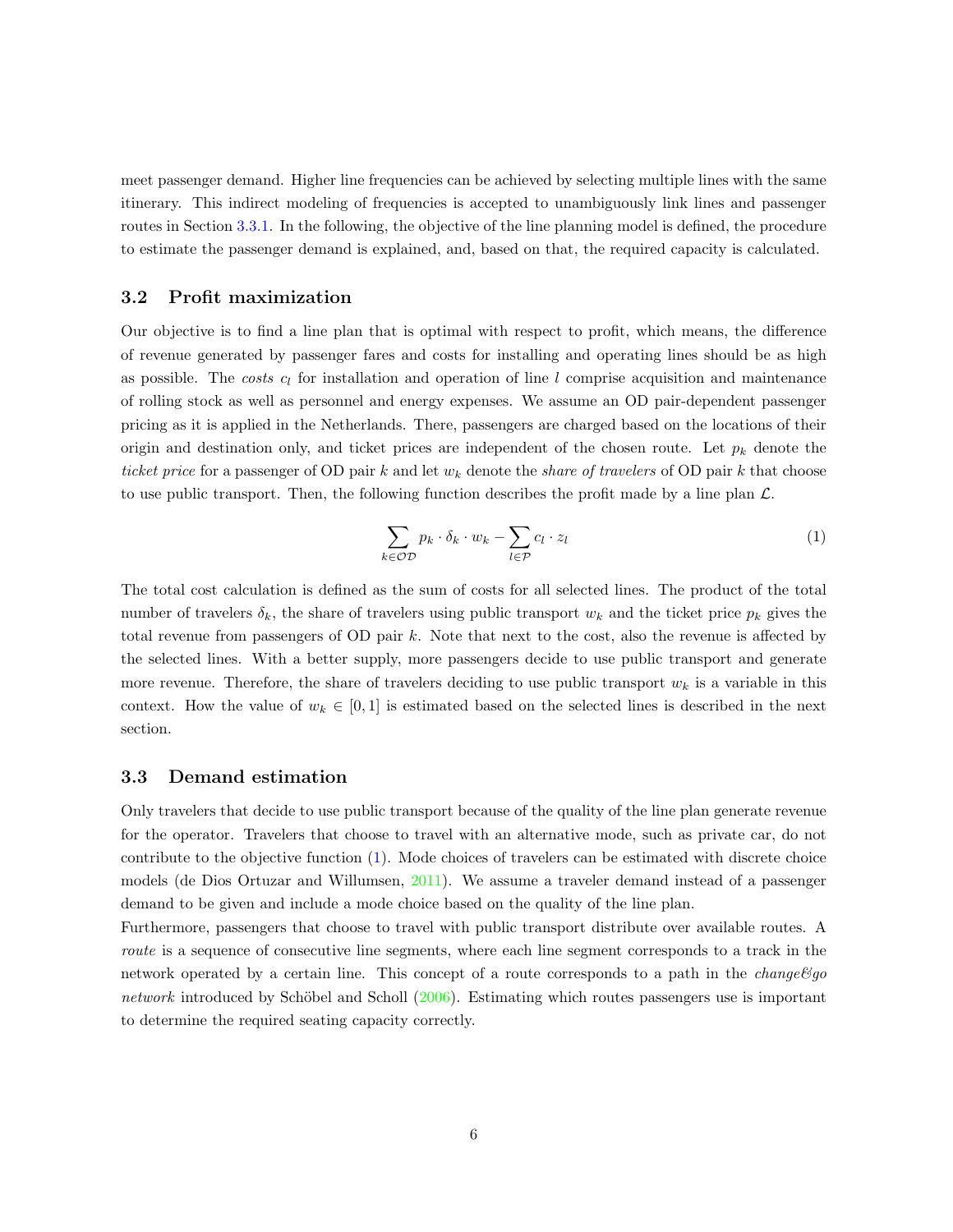#### <span id="page-6-0"></span>3.3.1 Route choice

Passengers distribute over multiple available routes if they are of reasonably good quality. A route is available if all lines that are used on the route are selected. Since the availability of routes is only known after the line plan is known, we consider a *choice set*  $\mathcal{C}_k$  of routes for each OD pair k to be given. The availability of a route  $r \in \mathcal{C}_k$  is modeled with the binary auxiliary decision variable

$$
y_r \in \{0, 1\}
$$
 with  $y_r = \begin{cases} 0, & \text{Route } r \text{ is not available,} \\ 1, & \text{Route } r \text{ is available.} \end{cases}$ 

The selection of lines and availability of routes can be linked with the following set of constraints

<span id="page-6-1"></span>
$$
y_r \le z_l \qquad \qquad \forall k \in \mathcal{OD}, \ r \in \mathcal{C}_k, \ l \in \mathcal{P}_r \tag{2a}
$$

$$
y_r \ge \sum_{l \in \mathcal{P}_r} z_l - |\mathcal{P}_r| + 1 \qquad \forall k \in \mathcal{OD}, \ r \in \mathcal{C}_k \tag{2b}
$$

where  $\mathcal{P}_r$  is the set of lines in the pool used on route r.

In practice, we observe that passengers predominantly distribute over the best available routes. Hence, we restrict the choice sets  $\mathcal{C}_k$  to contain only the best routes. The quality of a route is determined by the driving time as well as the number of transfers. Let  $j_r$  be the journey time of route r, that is, the approximate driving time including dwell times plus a transfer penalty for each transfer. Then, we consider only those passenger routes for OD pair  $k$  that are among the journey-time shortest routes. By restricting the choice sets to the shortest routes, all alternative routes for one OD pair are of very similar quality to the passengers. As a consequence, we assume that passengers of one OD pair distribute uniformly on available routes.

Note that this assumption of a uniform distribution on routes of similar journey time does not perfectly represent passenger behavior. In fact, the distribution of passengers on routes also depends on the temporal spread of departure and arrival times of the available routes. Since the timetable is not known yet at the stage of line planning, it is only possible to estimate the passenger distribution based on the quality of the available routes. For the information available, the uniform distribution on the journeytime shortest routes is a good approximation. In any case, we believe that this modeling comes closer to an actual distribution than the common assumptions that all passengers of an OD pair use a single (shortest) route or can be assigned to routes according to a system optimum. Hence, this distribution is expected to give a better estimate of required seating capacity than existing approaches.

To assume that passengers distribute uniformly on routes is an essential component to achieve a tractable model. It is therefore important to consider comparable routes for each OD pair. In this paper, we use the journey time to compare routes, but in principle, any definition of quality that is independent of the timetable can be used.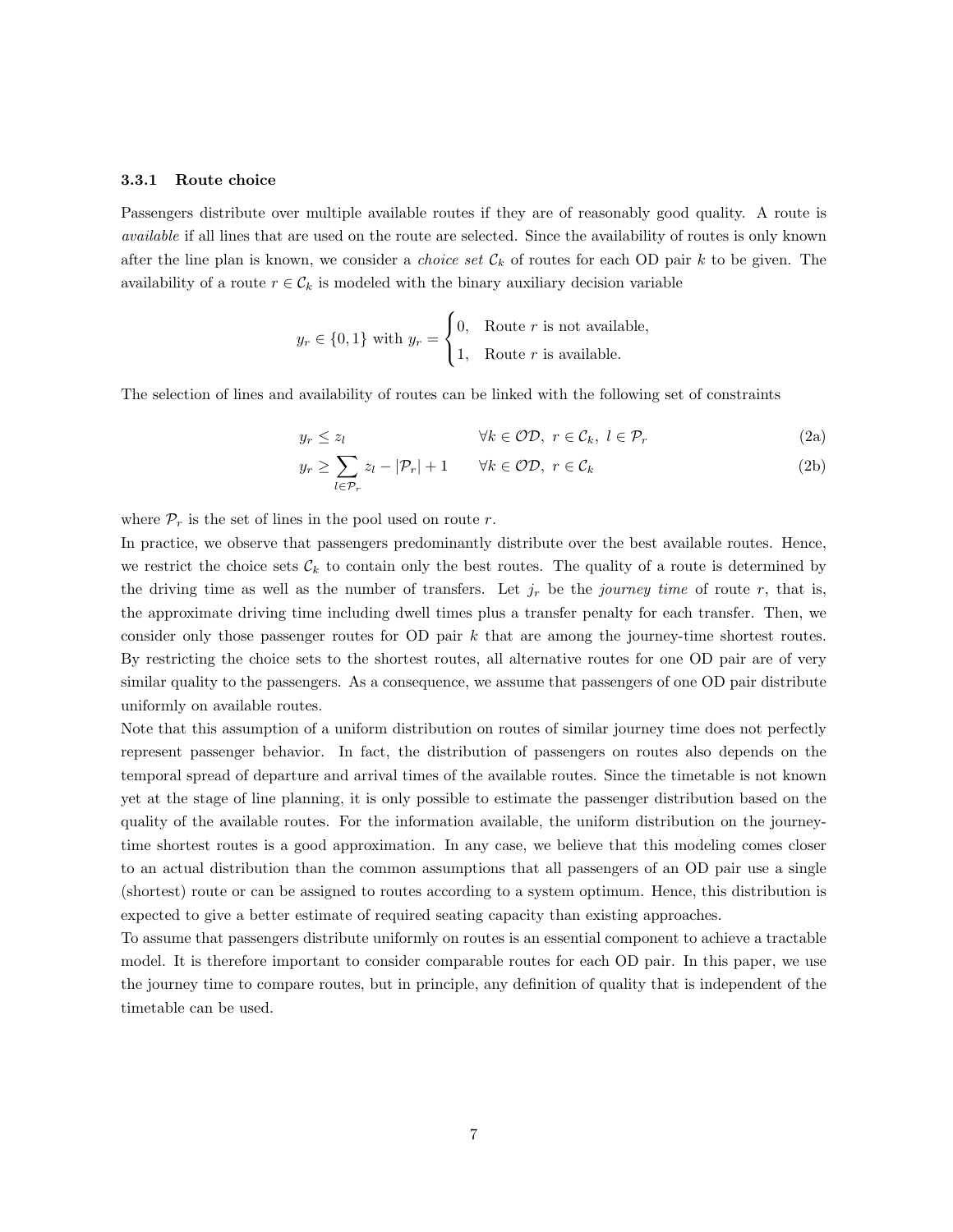Let the variable  $w_r$  denote the *share of travelers using route r*. Then,

<span id="page-7-0"></span>
$$
w_r \in [0,1] \text{ with } w_r = \begin{cases} 0, & y_r = 0, \\ \frac{w_k}{\sum_{r' \in C_k} y_{r'}}, & y_r = 1 \end{cases} \forall k \in \mathcal{OD}, \ r \in \mathcal{C}_k
$$
 (3)

The values of  $w_r$  are the same for all available routes for OD pair k and they sum up to the share of travelers using public transport  $w_k$ . To linearize the computation of  $w_r$  in Equation [\(3\)](#page-7-0), the binary auxiliary variable

$$
b_k^i \in \{0, 1\} \text{ with } b_k^i = \begin{cases} 0, & \text{OD pair } k \text{ has less than } i \text{ available routes,} \\ 1, & \text{OD pair } k \text{ has at least } i \text{ available routes} \end{cases}
$$

to count the number of available routes of OD pairs is introduced. Using variable  $b_k^i$ , the route choice constraints [\(3\)](#page-7-0) can be linearized with the following set of constraints

<span id="page-7-4"></span><span id="page-7-3"></span><span id="page-7-2"></span><span id="page-7-1"></span>
$$
w_r \le y_r \qquad \forall k \in \mathcal{OD}, \ r \in \mathcal{C}_k \tag{4a}
$$

$$
w_r \le \frac{w_k}{i} - b_k^i + 1 \qquad \forall k \in \mathcal{OD}, \ r \in \mathcal{C}_k, \ i \in \{1, \dots, |\mathcal{C}_k|\}
$$
 (4b)

$$
\sum_{r \in \mathcal{C}_k} w_r = w_k \qquad \qquad \forall k \in \mathcal{OD} \tag{4c}
$$

Constraints [\(4a\)](#page-7-1) ensure that  $w_r$  is positive only if route r is available, that is, if  $y_r = 1$ . Constraints [\(4b\)](#page-7-2) impose an upper bound of  $\frac{w_k}{i}$  to  $w_r$  if at least i routes are available for OD pair k, that is, if  $b_k^i = 1$ . For increasing i,  $\frac{w_k}{i}$  decreases and these constraints get tighter. If less than i routes are available and  $b_k^i = 0$ , the right-hand side is greater than 1 and the constraints are redundant. Constraints [\(4c\)](#page-7-3) ensure that the shares  $w_r$  of passengers of OD pair k using route r sum up to the share of travelers using public transport  $w_k$ . Together, constraints [\(4\)](#page-7-4) model that the passengers of OD pair k distribute uniformly on all available routes from the set  $\mathcal{C}_k$ . Note that both the number of passengers and the number of available routes depend on the line plan.

The number of available routes can be counted within the model with the following constraints

$$
\sum_{r \in \mathcal{C}_k} y_r \geq i \cdot b_k^i \qquad \forall k \in \mathcal{OD}, \ i \in \{1, \dots, |\mathcal{C}_k|\} \tag{5a}
$$

<span id="page-7-7"></span><span id="page-7-6"></span><span id="page-7-5"></span>
$$
b_k^i \ge \frac{1}{|\mathcal{C}_k|} \left( \sum_{r \in \mathcal{C}_k} y_r - i + 1 \right) \qquad \forall k \in \mathcal{OD}, \ i \in \{1, \dots, |\mathcal{C}_k| \} \tag{5b}
$$

Constraints [\(5a\)](#page-7-5) force  $b_k^i$  to 0 if less than i routes are available for OD pair k, and constraints [\(5b\)](#page-7-6) ensure that  $b_k^i$  equals to 1 if at least i routes are available.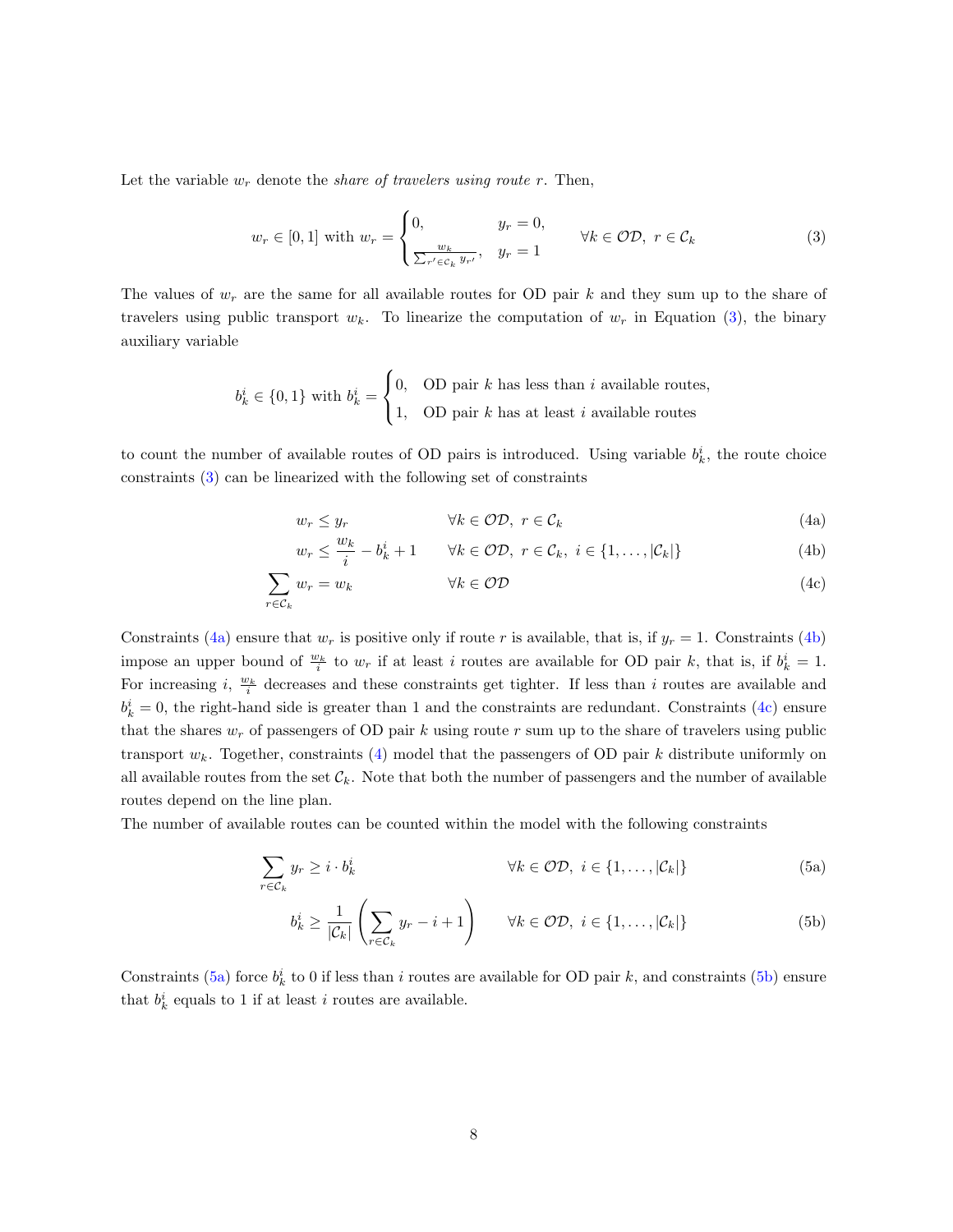#### 3.3.2 Mode choice

It remains to estimate the modal share  $w_k$ , that means, the share of travelers deciding to use public transport. The travelers' mode choice depends on both the utility of public transport and the utility of alternatives. We consider one alternative mode representing individual road transport, such as driving by private car. In general, changes in the public transport system affect the modal split, with this the congestion on roads, and eventually the utility of the alternative mode. However, as long as the utility of the public transport system is not changed substantially, the impact on the utility of the alternative mode is negligible. Hence, we assume that the utility of the alternative mode is independent of the utility of public transport in this research. As a consequence, the utility of the alternative mode is constant and the travelers' decision whether to take public transport or not solely depends on the utility of public transport.

Since a line plan is designed, not all information about the public transport system determining its utility is available. For example, departure and arrival times, as well as transfer durations are only known after a timetable is found. Nevertheless, the line plan determines the most important factors of influence for the travelers' decision about their mode of transport: the number of available routes, the approximate driving time, and the number of transfers.

While the number of available routes depends on the line plan, the approximate driving time and the number of transfers can be predetermined for each route  $r \in \mathcal{C}_k$ . Both are combined in the route journey time  $j_r$  that is known for each route. Since all routes in the choice set  $\mathcal{C}_k$  have a very similar journey time, the journey time  $j_k$  for OD pair k is very close to the route journey time  $j_r$  for any route  $r \in \mathcal{C}_k$ and does not depend on which routes are available. Hence, it can be predetermined as well and we define

$$
j_k = \frac{1}{|\mathcal{C}_k|} \sum_{r \in \mathcal{C}_k} j_r \qquad \forall k \in \mathcal{OD}.
$$

The journey time  $j_k$  captures the duration needed for OD pair k when traveling with public transport. It is a travel time equivalent comprising drive and dwell times, and possibly transfer penalties. The number of available routes indicates the frequency of the service for the passengers. The more routes are available within a time period, the fewer passengers have to adapt to the schedule of the public transport. This is quantified in the *adaption time*  $a_k$ , the time passengers need to deviate from their preferred departure or arrival times. With a more frequent service, the expected adaption time decreases inversely proportional. We define the utility of the public transport for OD pair  $k$  as the sum of the journey time and the adaption time.

<span id="page-8-0"></span>
$$
u_k = j_k + a_k \qquad \forall k \in \mathcal{OD} \tag{6}
$$

The utility  $u_k$  does not depend on *which* routes are available, but only on the *number* of available routes. Thus, the number of available routes is the main factor of influence on travelers' mode choice that cannot be predetermined. However, it is possible to express the utility of public transport, and consequently the mode choice of travelers for each OD pair as a function of the number of available routes.

Figure [1](#page-9-0) shows the expected share of travelers using public transport for different numbers of routes, exemplified for one OD pair. In this paper, we use a logit model to estimate the travelers' mode choice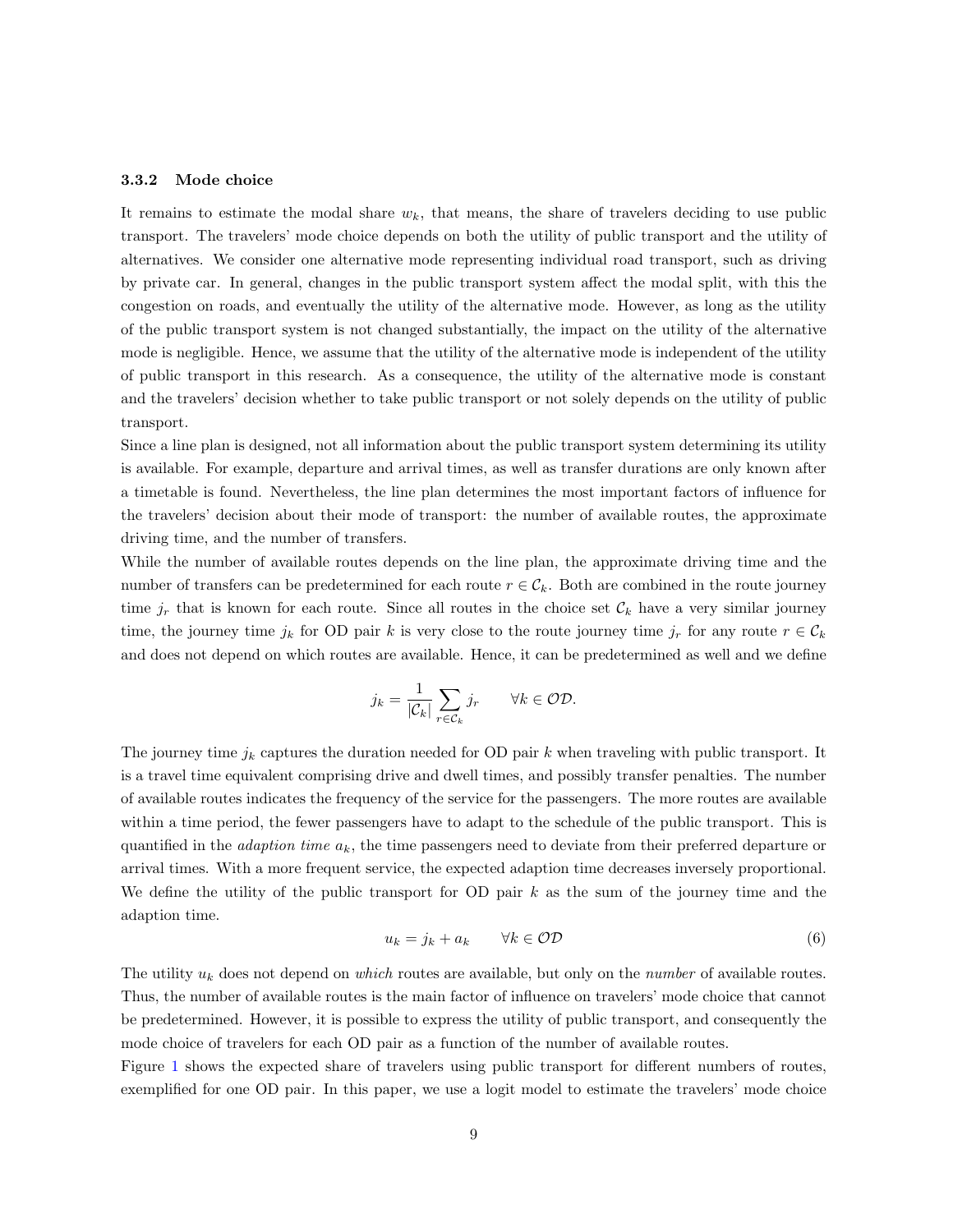

<span id="page-9-0"></span>Figure 1: Estimated modal split for one OD pair  $k$  as a function of the number of available routes

and to derive the modal split. The logit model is a discrete choice model that is commonly used to estimate travelers' choices. The probability that an alternative is chosen depends on the utilities of all available alternatives. For the mode choice of travelers, just two alternatives are considered: traveling by public transport and traveling by individual transport such as by private car. Let  $u_k$  be the utility of public transport for OD pair k from Equation [\(6\)](#page-8-0) and  $\hat{u}_k$  be the utility of the alternative mode. Then, the logit model estimates the modal share for public transport as

$$
w_k = \frac{e^{\beta u_k}}{e^{\beta u_k} + e^{\beta \hat{u}_k}},
$$

where  $\beta$  is the logit coefficient to tune the model.

The *increments in modal share*  $\Delta_k^i$  indicated in Figure [1](#page-9-0) express the additional share of travelers of OD pair k deciding to use public transport if i instead of  $(i - 1)$  routes are available. Using these values, the mode choice of travelers can be modeled linearly with the constraints

<span id="page-9-1"></span>
$$
w_k = \sum_{i=1}^{|\mathcal{C}_k|} \Delta_k^i \cdot b_k^i \qquad \forall k \in \mathcal{OD}
$$
 (7)

As discussed for the passenger route choice in Section [3.3.1,](#page-6-0) the binary variables  $b_k^i$  equal 1 if OD pair k has at least i routes. Hence, constraints [\(7\)](#page-9-1) set the modal share of public transport  $w_k$  for OD pair k dependent on the number of routes.

Note that the coefficients  $\Delta_k^i$  can be predetermined for each OD pair k and each possible number of available routes  $1 \leq i \leq |\mathcal{C}_k|$ . Hence, the  $\Delta_k^i$  are constant parameters in the model formulation. This framework allows the integration of travelers' mode choice according to any choice model using the linear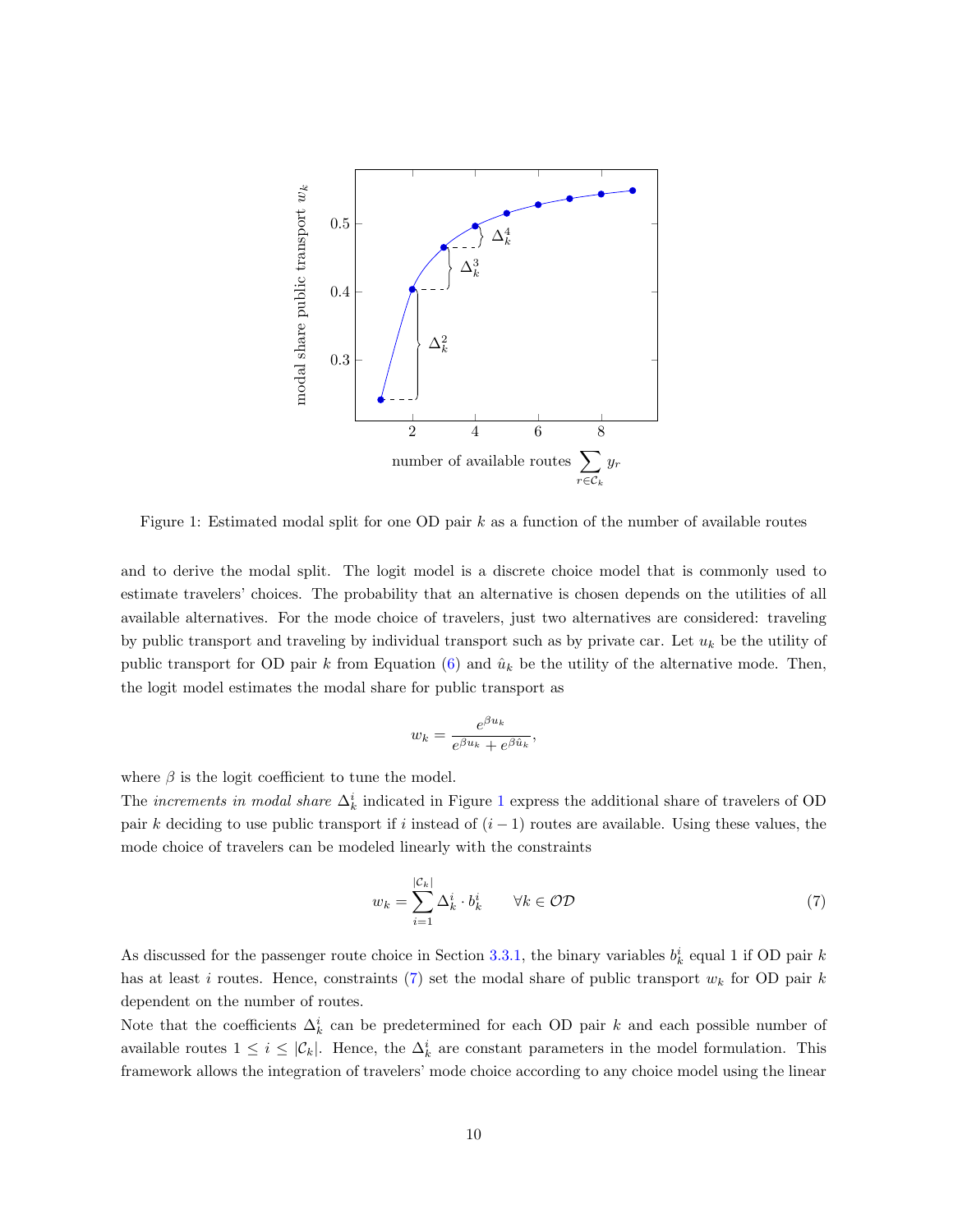constraints [\(7\)](#page-9-1). Our model is thus not limited to the logit model which is used in this paper.

## <span id="page-10-0"></span>3.4 Operational requirements

#### 3.4.1 Capacity constraints

The strength of the demand modeling in Section [3.3](#page-5-1) is that the number of passengers on each route can be estimated accurately. It should be ensured by the operator that there is sufficient seating capacity on each available route r for the number of passengers that is expected to choose route r. We model this as one capacity constraint per line segment, the part of a line l traversing a track t. Let  $\kappa_l$  be the seating capacity of line l,  $\mathcal{P}(t)$  be the set of lines in the line pool that operate on track t and  $\mathcal{C}_k(l,t)$  be the choice set of routes for OD pair  $k$  using line  $l$  on track  $t$ . The following constraints ensure that on each line segment sufficient capacity is provided by the line plan for all passengers on their chosen routes.

<span id="page-10-1"></span>
$$
\sum_{k \in \mathcal{OD}} \sum_{r \in \mathcal{C}_k(l,t)} \delta_k \cdot w_r \le \kappa_l \cdot z_l \qquad \forall t \in \mathcal{T}, \ l \in \mathcal{P}(t)
$$
\n
$$
(8)
$$

Note that the presented model uses individual capacity constraints for each line segment and considers a distribution on routes according to passenger preferences. The combination of individual capacity constraints and passenger-optimal routes is important for accurate capacity estimation. It achieves that passengers use the same routes in the model as they would choose in real life, thus avoiding potential conflicts with capacity constraints. Existing line planning models often use only one capacity constraint per track  $t$ , aggregated over all lines operating on that track, or they assign passengers on a single route or according to a system optimum. Both can cause capacity conflicts unless passengers accept additional transfers to make space for other passengers, which is unrealistic.

#### 3.4.2 Minimal service requirement

In addition to their aim to meet the passenger demand, most operators are required to offer a minimal service in certain parts of the networks. This ensures that all passengers have access to public transport, also in sparsely-populated areas. We model this as an additional set of constraints ensuring that at least  $f_t$  vehicles service track  $t$ .

<span id="page-10-2"></span>
$$
\sum_{l \in \mathcal{P}(t)} z_l \ge f_t \quad \forall t \in \mathcal{T} \tag{9}
$$

## 3.5 Line planning model with integrated mode choice

In this section, we give the mixed-integer linear program for line planning with integrated mode choice  $(LP wMC)$ . As described in Section [3.2,](#page-5-2) the objective is to maximize profit, defined as revenue minus cost in Equation [\(1\)](#page-5-0). The first part deals with the demand estimation explained in Section [3.3](#page-5-1) including auxiliary modeling constraints. The linking constraints between route and line variables are discussed in Equations [\(2\)](#page-6-1) and the uniform passenger distribution on available routes is modeled with Equations [\(4\)](#page-7-4). The number of available routes is counted within the model with Equations [\(5\)](#page-7-7) and the traveler mode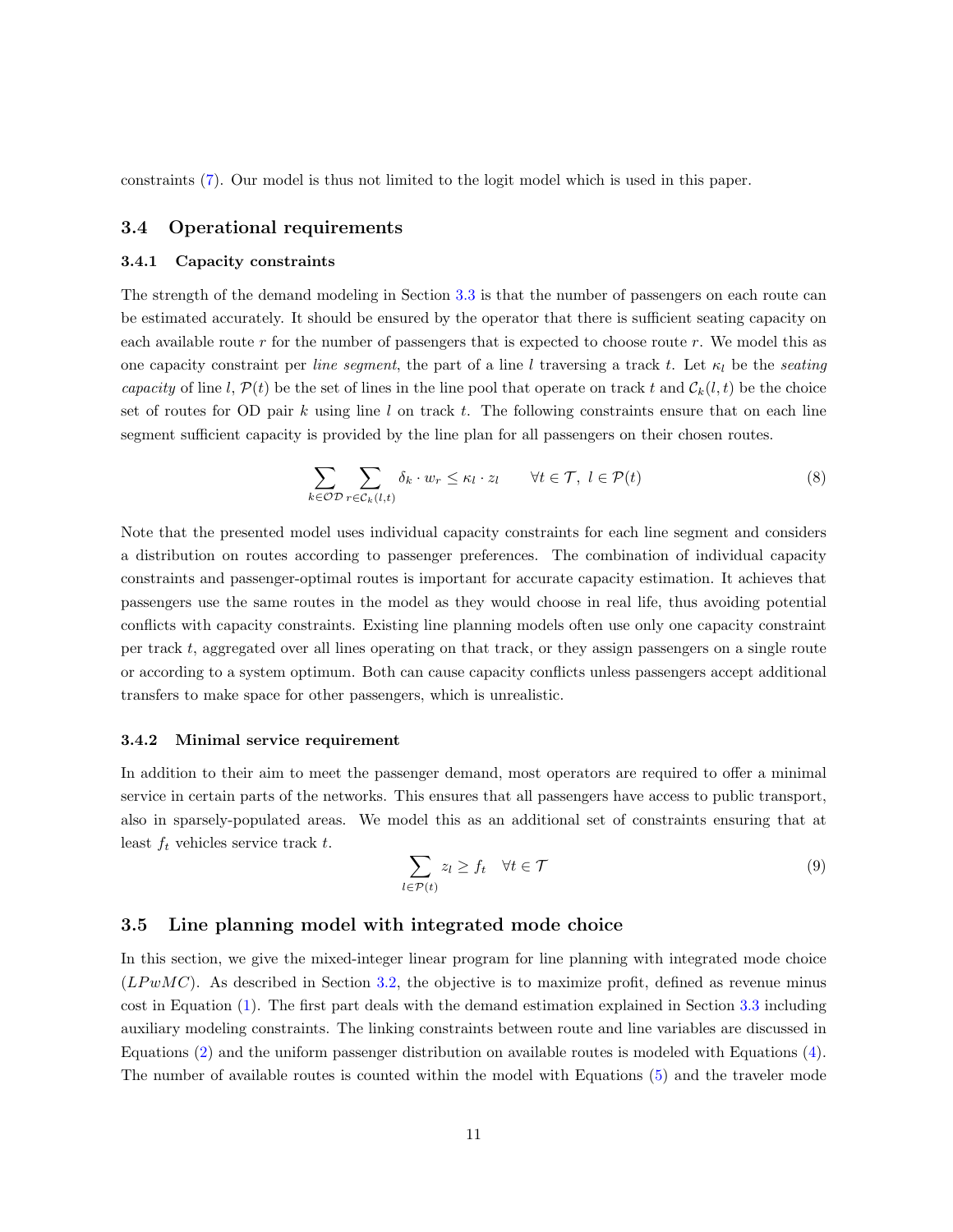# (LPwMC)

max profit = revenue - cost  
\nmax\n
$$
\sum_{k \in OD} p_k \cdot \delta_k \cdot w_k - \sum_{l \in P} c_l \cdot z_l
$$
\nlink between line and route variables  
\ns.t.\n
$$
y_r \leq z_l
$$
\n
$$
y_r \leq z_l
$$
\n
$$
y_r \leq z_l
$$
\n
$$
y_r \leq \sum_{l \in P_r} z_l - |\mathcal{P}_r| + 1
$$
\n
$$
\forall k \in OD, r \in \mathcal{C}_k
$$
\npassenger route choice\n
$$
w_r \leq y_r
$$
\n
$$
w_r \leq y_r
$$
\n
$$
w_r = w_k
$$
\n
$$
\forall k \in OD, r \in \mathcal{C}_k
$$
\n
$$
y_k \in OD, r \in \mathcal{C}_k
$$
\n
$$
y_k \in OD
$$
\n
$$
y_k \in CD
$$
\ncounting of available routes\n
$$
\sum_{r \in \mathcal{C}_k} y_r = v_k
$$
\n
$$
y_k \in OD
$$
\n
$$
y_k \in OD
$$
\n
$$
y_k \in OD
$$
\n
$$
y_k \in CD
$$
\ncounting of available routes\n
$$
y_k \geq \frac{1}{|\mathcal{C}_k|} \left( \sum_{r \in \mathcal{C}_k} y_r - i + 1 \right)
$$
\n
$$
\forall k \in OD, i \in \{1, ..., |\mathcal{C}_k|\}
$$
\ntraveler mode choice\n
$$
w_k = \sum_{i=1}^{|\mathcal{C}_k|} \Delta_k^i \cdot b_k^i
$$
\n
$$
\forall k \in OD
$$
\ncap  
\ncapacity constraints per line segment\n
$$
\sum_{l \in \mathcal{P}(t)} z_l \geq f_t
$$
\n
$$
\forall t \in \mathcal{T}, l \in \mathcal{P}(t)
$$
\nminimal service requirement\n
$$
\sum_{l \in \mathcal{P}(t)} z_l \geq f_t
$$
\n
$$
\forall t \in \mathcal{T}
$$
\ndomains of variables\n
$$
z_l \in \{0, 1\}
$$
\n
$$
\forall k \in OD, r \in \mathcal{C}_k
$$
\n
$$
y_r \in [0, 1]
$$
\n
$$
\
$$

choice according to any choice model is estimated with Equations [\(7\)](#page-9-1). The second part deals with the operational requirements from Section [3.4.](#page-10-0) It is ensured by Equations [\(8\)](#page-10-1) that sufficient seating capacity is available for the expected number of passengers on each line segment. This links the line selection and estimation of passenger demand in the model. Furthermore, the minimal service requirement in Equations [\(9\)](#page-10-2) ensures a minimal frequency on each part of the network. The last part defines the domains of the variables.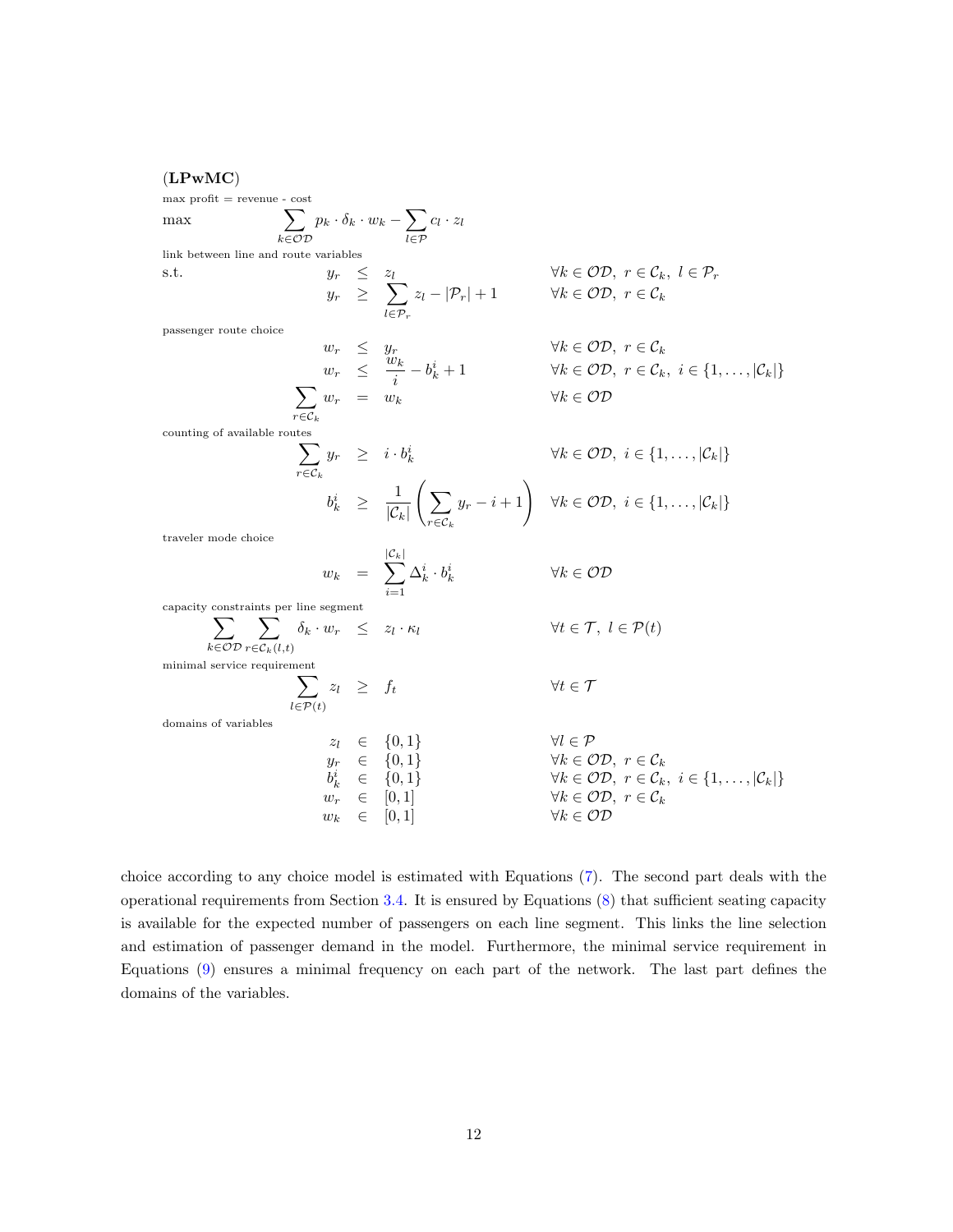# <span id="page-12-0"></span>4 Experimental setup

We solve the model  $(LP wMC)$  with the branch and bound method implemented in the Fico<sup>®</sup> Xpress Optimizer version 35.01. All experiments are conducted on the Lisa cluster<sup>[2](#page-12-1)</sup> operated by SURFsara with a time limit of one hour per model run. In the following sections, the instances are introduced, the derivation of passenger routes is explained and the choices for parameters described.

### 4.1 Instances

We consider the intercity network of the Randstad, a metropolitan area in the Netherlands. This is a partial network of the network operated by the largest Dutch railway operator, Netherlands Railways (NS). The network contains 21 stations connected by 31 direct tracks between them. The network is depicted in Figure [2](#page-12-2) and denoted by  $IC21$ , indicating the number of stations in the network. The line pool  $P$  contains 107 lines, 43 of which are duplicates in order to be able to model higher line frequencies. The pool contains all relevant lines that currently operate in the considered area and is given in Appendix [B.](#page-25-0) A reference line plan is available that is used as a feasible start solution. The reference line plan is a solution of a line planning model with fixed passenger assignment. Based on this reference line plan, a competing mode such as driving by car, and passenger count data from NS, traveler demand was estimated with the logit model. This resulted in 174 undirected OD pairs with positive traveler demand.



<span id="page-12-2"></span>Figure 2: IC Network of Randstad region in the Netherlands

To obtain a variety of instances in some experiments, we consider two additional instances IC08 and IC16 and randomized demand situations for all networks. These instances have 8 and 16 stations, respectively,

<span id="page-12-1"></span><sup>2</sup>https://userinfo.surfsara.nl/systems/lisa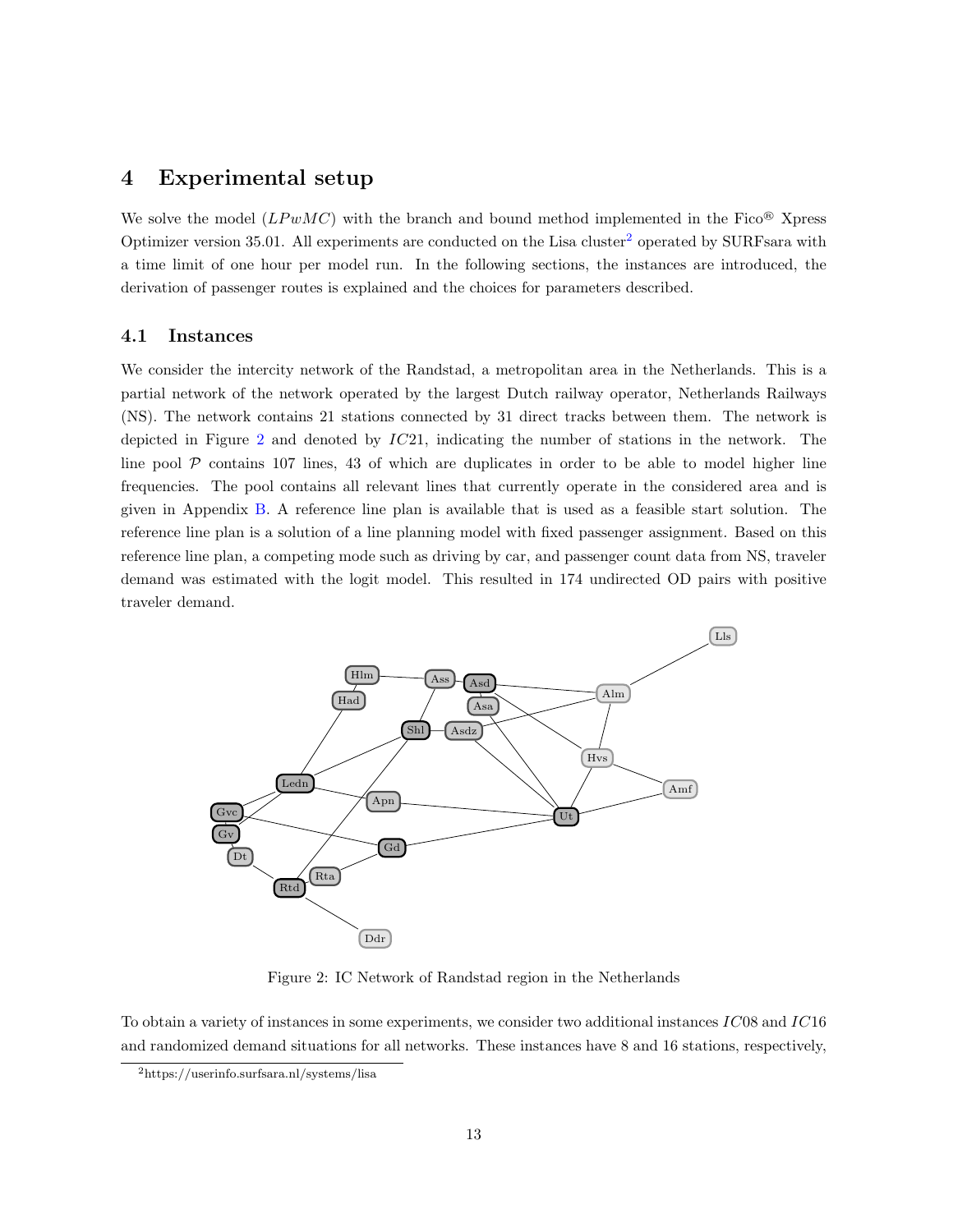and are sub-networks of network IC21. In Figure [2](#page-12-2) the stations in network IC08 are marked by a dark node color scheme. The stations that are additionally in network IC16 have a lighter grey color scheme. The remaining stations with the lightest color scheme are only contained in network  $IC21$ . The randomized demand situations are generated by multiplying the number of travelers  $\delta_k$  with a random number between 0.5 and 1.5 for each OD pair k.

## 4.2 Passenger routes

In a preprocessing step, a choice set of passenger routes  $\mathcal{C}_k$  for each OD pair k is determined and used as input to the model  $(LP wMC)$ . As described in Section [3.3.1,](#page-6-0) we consider the journey-time shortest passenger routes for the route choice sets. In our experiments, we model this with a tolerance coefficient  $\alpha$ and a tolerance addend  $\varepsilon$  to limit the maximally acceptable journey time. First, we derive the shortest possible journey time  $\hat{j}_k$  for each OD pair based on an extensive line pool for each network. Then, a route r is in the set  $\mathcal{C}_k$ , if and only if its journey time  $j_r$  is at most  $\alpha j_k + \varepsilon$ . Only routes that are at most 5% ( $\alpha = 1.05$ ) and  $\varepsilon = 10$  min longer than the shortest possible journey time were accepted. The journey time of a route comprises drive and dwell times and a transfer penalty, if applicable. Average driving times per track are used and at all stations a dwell time of 4 min is assumed. A penalty of 20 min is added to the journey time of routes including a transfer. In the experiments, we restrict the route choice sets to routes with at most one transfer.

This yields a set  $\mathcal{C}_k$  of passenger routes of comparable journey time for each OD pair k. For the intercity network of the Randstad IC21 from Figure [2,](#page-12-2) a total of 6391 routes are considered, which is on average 36.7 routes per OD pair.

### 4.3 Parameters

The monetary values for ticket price  $p_k$  for a passenger of OD pair k, and cost  $c_l$  related to line operation were chosen to represent a simplified situation for the Dutch railway operator NS. All lines are operated by trains with a capacity of  $\kappa_l = 1000$  seats.

For estimating the mode choice, the logit model is used with a logit parameter of  $\beta = -0.1$ . We estimate the adaption time based on the assumption that demand is uniformly distributed over the period, and that route departures are spread evenly over the hour. We therefore arrive at an adaption time of half of the considered period of 60 min, divided by the number of available routes. The alternative mode resembling individual transport does not have an adaption time. Hence, the utility  $\hat{u}_k$  of the alternative mode is quantified by the journey time only. We use the SAQ method (FGSV,  $2008$ ) to estimate the journey time based on the Euclidean distance between stations.

For the minimal service requirement [\(9\)](#page-10-2), a minimal track frequency of  $f_t = 2$  for all tracks  $t \in \mathcal{T}$  is used. This is in line with the requirements for the Dutch railway operator NS.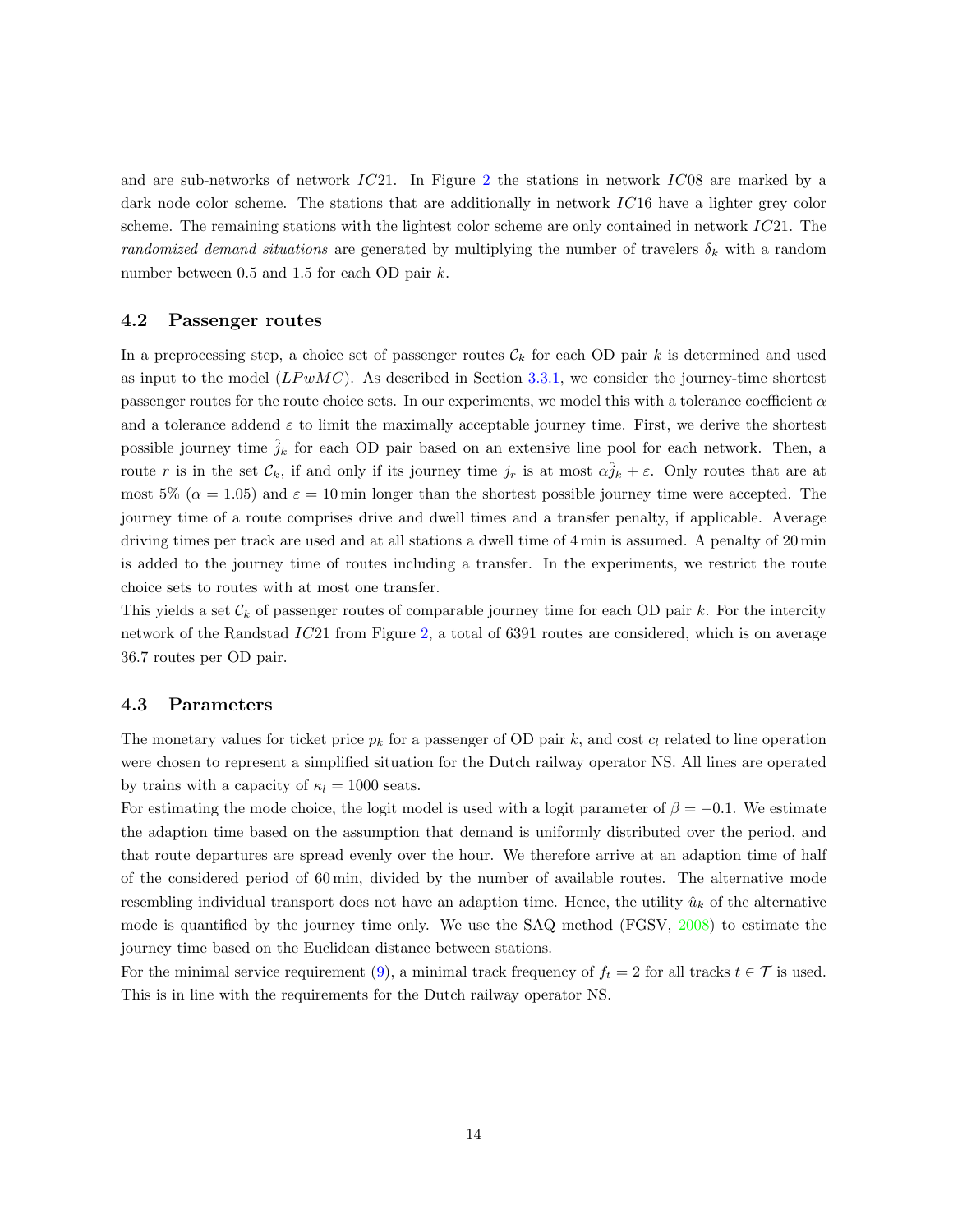# <span id="page-14-0"></span>5 Comparison and analysis

To test the line planning model with integrated mode choice, we conduct experiments on the Randstad network. We test means to improve the computational performance and compare our model  $(LP w M C)$ with a standard line planning model with fixed passenger demand to investigate differences in solution quality.

#### 5.1 Improvement of computational performance

We test the impact of adding order constraints (*order*), adding symmetry breaking constraints  $(sym)$ , and setting priorities for branching (*prio*) on the solution-finding process. We observe the CPU time until an optimal solution is found, and the gap to the best bound found in case the time limit of 1 hour is exceeded. The settings order, sym and prio are explained in the following.

order The auxiliary variables  $b_k^i$  are used for counting the number of available routes for each OD pair. By definition,  $b_k^i$  equals 1 if for OD pair k at least i routes are available, and 0 otherwise. This implies that  $b_k^i$  can only be 1 if  $b_k^{i-1}$  equals 1. The other way around,  $b_k^i$  can only be 0 if  $b_k^{i+1}$ equals 0. This relation can be modeled with the order constraints

$$
b_k^i \ge b_k^{i+1} \quad \forall k \in \mathcal{OD}, \ \forall i \in \{1, \dots, |\mathcal{C}_k| - 1\}
$$

- sym The binary decision variables  $z_l$  model whether line l is selected in the line plan or not. To model higher frequencies of a line, duplicates are considered in the line pool that can be selected independently. To break the symmetry implicated by this setting, we consider constraints enforcing an order of selection of a line and its duplicates.
- **prio** The solution of the line planning problem is uniquely determined by the line plan  $\mathcal{L}$ , that means, the solution values for the line selection variables  $z_l$ . The corresponding solution values of all other variables can be reconstructed from the solution values of  $z_l$ . However, model  $(LPwMC)$  uses three different sets of binary variables,  $z_l$ ,  $y_r$ , and  $b_k^i$ , where  $y_r$  and  $b_k^i$  are auxiliary variables to model the availability and the number of routes. By default, any of these variables can be used for branching. We test whether branching first on the variables  $z<sub>l</sub>$  is preferable to the standard branching strategy of Fico Xpress. The Xpress Optimizer offers the option to set the branching priority of a variable between 0 and 1000, where always a variable with a lower priority number will be selected for branching. We set a high branching priority (1) for variables  $z_l$ , medium branching priority (500) for variables  $y_r$ , and low branching priority (999) for variables  $b_k^i$ .

The tests are conducted on the three networks IC21, IC16, and IC08 with 10 randomized demand situations per network. Table [1](#page-15-0) gives the CPU times in seconds and the gaps to the best bound for solving the model  $(LPwMC)$ . The CPU times in Table [1](#page-15-0) are averaged over ten randomized demand situations on each network. Only those runs that exceed the time limit are included for computing the average gap. The number in brackets behind the average gap shows how often the time limit of 1 hour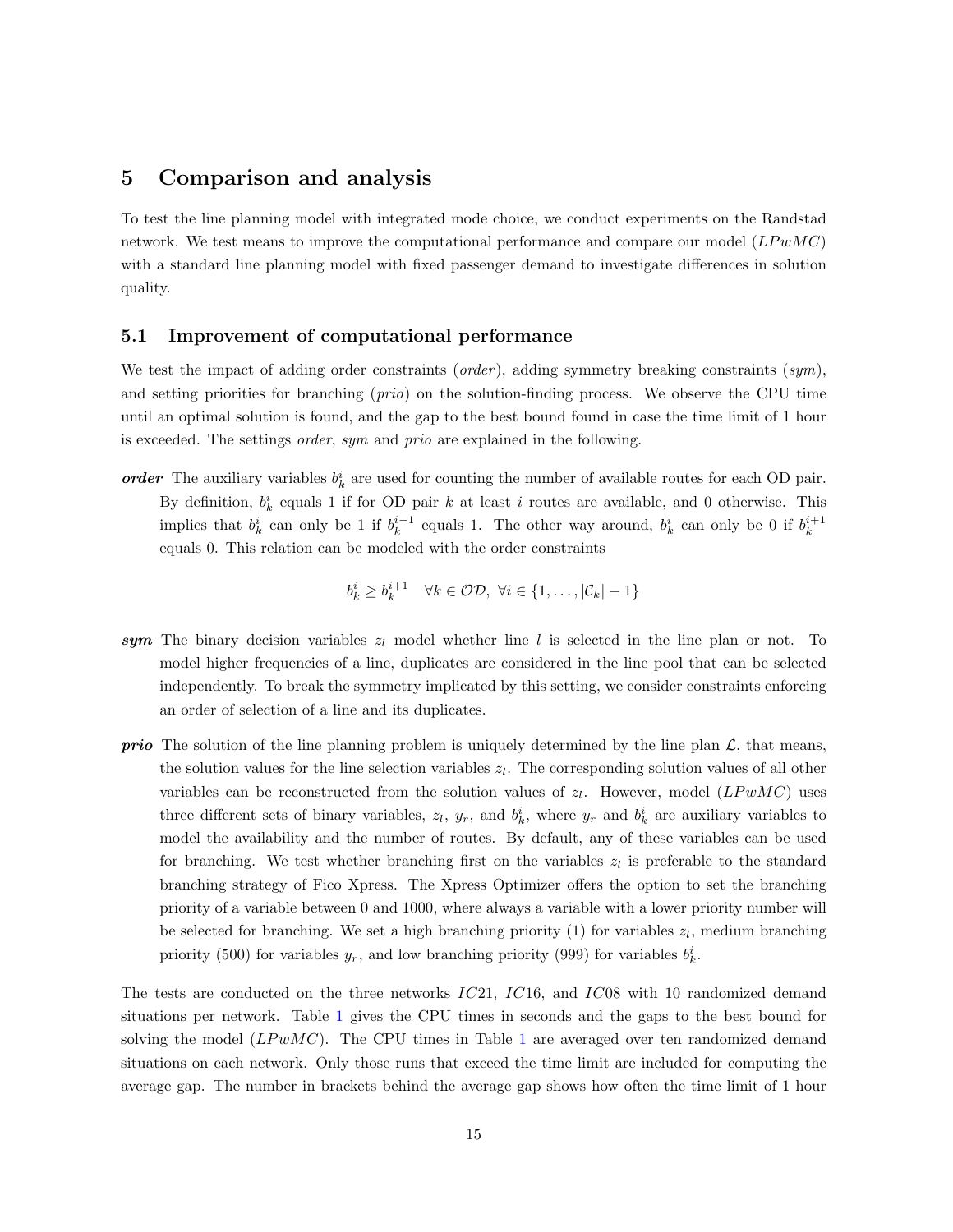|       |      | average CPU time[s] |      |      | average $\text{gap}[\%]$ |          |  |  |  |
|-------|------|---------------------|------|------|--------------------------|----------|--|--|--|
|       | IC08 | IC16                | IC21 | IC08 | IC16                     | IC21     |  |  |  |
| none  | 166  | 3600                | 3600 |      | 30.5(10)                 | 8.9(10)  |  |  |  |
| order | 144  | 3600                | 3600 |      | 11.4(10)                 | 17.2(10) |  |  |  |
| sym   | 31   | 303                 | 3194 |      |                          | 1.6(5)   |  |  |  |
| prio  | 1034 | 3600                | 3600 |      | 2.5(10)                  | 9.3(10)  |  |  |  |
| all   | 32   | 248                 | 1305 |      |                          |          |  |  |  |

is exceeded. The first and last row show results for the settings where *none* (reference case) or all three options are used, respectively.

<span id="page-15-0"></span>Table 1: CPU times in seconds and gaps in percent to the best bound for model  $(LPwMC)$  in different settings. The number in brackets gives the number of cases where the time limit of 1 hour is exceeded

Adding order constraints (setting *order*) reduces the average CPU time for the smallest network and the average gap for the midsize network. However, it increases the average gap for the largest network compared to the reference case (setting none). The reason might be that the additional constraints increase the problem size. This could initially make the search for a feasible solution more difficult, but accelerate the solution process at a later point in time. The symmetry-breaking constraints (setting  $sym$ ) significantly reduce the CPU times and gaps for all instance sizes. For the largest instances with 21 stations, the time limit is exceeded in only five out of ten cases and the resulting average gap is with 1.6% very small. Setting branching priorities (setting prio) drastically increases the CPU time for IC08, showing that the solver was able to find better branching strategies for the small network. In contrast to that, the average gap for the medium network size is significantly reduced by setting the branching priorities, and the found solutions were close to the optimum. For the large instances, no improvement is found with the setting prio. The gaps are slightly higher than in the reference case without branching priorities. Tests with all strategies combined (setting all) yield by far the best CPU times and all instance sizes can be solved to optimality within the time limit of one hour. The largest instance considered with 21 stations is solved within an average CPU time of less than 22 minutes. Therefore, we keep this setting with all options (*order*, *sym* and *prio*) for further experiments.

## 5.2 Comparison of  $(LPwMC)$  with line planning without mode choice

To investigate the added value of estimating passenger loads during optimization, we compare our model  $(LPwMC)$  with a line planning model  $(LP)$  without integrated mode or route choice. Such a model requires a passenger assignment to tracks as input and assumes that passenger demand and distribution are independent of the solution found. The objective is to find a line plan meeting all demand with minimal cost. Since the passenger demand is assumed to be fixed, the revenue is constant and this objective corresponds with finding a profit-optimal line plan in model  $(LP w MC)$ . Similar to model  $(LP wMC)$ , model  $(LP)$  considers a minimal service requirement and seating capacity constraints. In contrast to model  $(LPwMC)$ , the capacity constraints are aggregated per track. Individual constraints per line segment are not feasible since the passengers are assigned to the network before the line plan is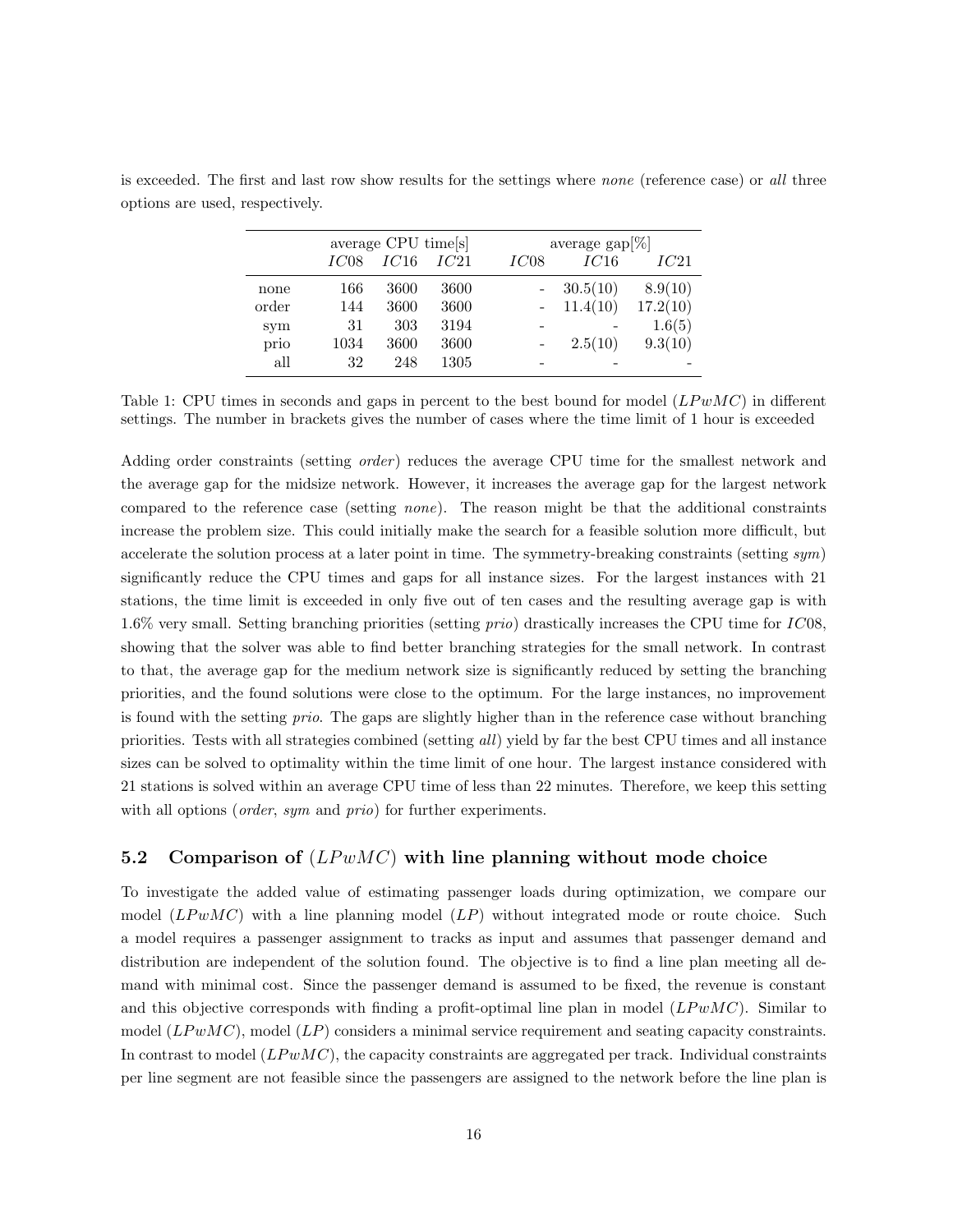found. The MIP formulation for the line planning model (LP) used in the experiments can be found in Appendix [C.](#page-26-0)

To obtain a passenger assignment for model  $(LP)$ , we assume a fixed percentage of travelers to use public transport and distribute them uniformly on the routes in the choice set  $\mathcal{C}_k$ . This yields a passenger load on each track in the network. We test model  $(LP)$  with an assigned modal share for public transport ranging from 40% to 90%.

Table [2](#page-16-0) shows the modal share MS for public transport in decimals, and the revenue R, cost C, and profit  $P$  of the found line plans. The values are given for model  $(LP)$  with different assigned passenger shares and for model ( $\text{LPwMC}$ ). The column  $P^{(LP)}$  gives the objective value of model ( $\text{LP}$ ), that is, the profit assuming the assigned passenger demand used as input. This value is only available for model  $(LP)$ with assigned passenger shares. All monetary values are given in relation to the profit of the line plan found by model  $(LP wMC)$ , which is normalized to the value 100. That means a value of 110 implies that the corresponding monetary value is 10% higher than the profit of the solution of model  $(LP wMC)$ .

|              | $\it{MS}$ | R.    | C     | $\boldsymbol{P}$ | $P^{(LP)}$ |
|--------------|-----------|-------|-------|------------------|------------|
| $(LP)$ (0.4) | 0.36      | 174.1 | 115.3 | 59.2             | 98.4       |
| $(LP)$ (0.5) | 0.36      | 176.0 | 115.3 | 60.7             | 151.7      |
| $(LP)$ (0.6) | 0.42      | 205.0 | 128.7 | 76.3             | 191.6      |
| $(LP)$ (0.7) | 0.42      | 203.4 | 129.3 | 74.1             | 244.5      |
| $(LP)$ (0.8) | 0.44      | 211.2 | 133.6 | 77.6             | 293.8      |
| $(LP)$ (0.9) | 0.48      | 229.9 | 155.5 | 74.5             | 325.2      |
| (LPwMC)      | 0.49      | 240.5 | 140.5 | 100.0            |            |

<span id="page-16-0"></span>Table 2: Results of models  $(LP)$  with different passenger shares and  $(LP w MC)$ . The modal share is given as decimal and the monetary values are normalized such that the profit of the solution of  $(LP wMC)$ equals 100

The numbers in brackets in the first column give the share of travelers in decimals that are *assigned to* use public transport in the input for model  $(LP)$ . Based on the found solution, we estimate the expected share of travelers that *decide to use* public transport in a subsequent distribution of passengers with the logit model. This average modal share MS coincides with the integrated modal share estimate in model  $(LP w MC)$  and is given in the second column of Table [2.](#page-16-0) For all tests with model  $(LP)$ , the assigned share of travelers is higher than the *estimated* modal share MS. While the modal share is comparable for a low number of assigned travelers, the assigned and estimated modal share significantly differ for high numbers. This shows that in our experiments, the solutions of model  $(LP)$  do not attract as many passengers as they were planned for.

In particular, line planning models without an integrated estimation of mode choice are not suitable for operators that strive for increasing their modal share. It is striking that the highest modal share is achieved by the solution of model  $(LP w MC)$ .

The monetary observation variables revenue  $R$ , cost  $C$ , and profit  $P$  are based on the modal share  $MS$ as estimated with the logit model. Both revenue and cost increase with the given passenger share for model  $(LP)$  but the profit stagnates at around 75% of the profit generated by the solution of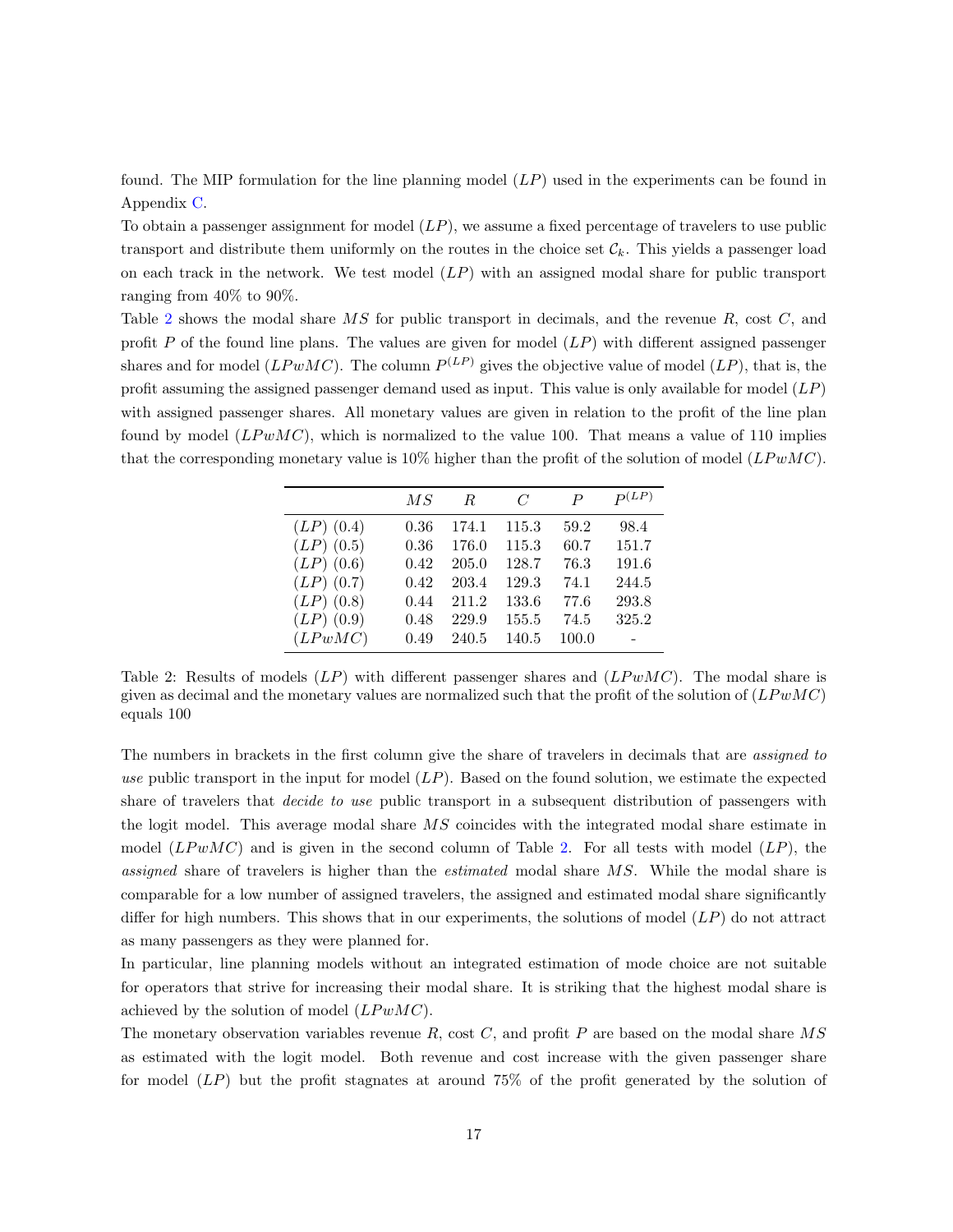model (LPwMC). The last column gives the anticipated profit  $P^{(LP)}$  based on the assigned share of travelers, i.e., the objective value of model  $(LP)$ . Especially for high values of the assigned passenger share, the estimated profit  $P^{(LP)}$  is significantly higher than the corresponding profit based on estimated passenger numbers. By fixing the modal split before making the line plan, line planning models such as (LP) are prone to drastically overestimating the number of passengers and, with this, their revenue and profit. This causes these models to choose for solutions in which many lines are established, without attracting sufficient passengers to be profitable in the end.

The experiments clearly show the superiority of our model  $(LP w M C)$  over line planning models without an integrated mode choice. Due to an accurate estimation of passenger demand, profitable line plans of high quality can be designed that attract a high number of travelers.

# <span id="page-17-0"></span>6 Practical insights

Over years, travel demand is constantly changing and public transport operators need to react with an adjustment of their service. For operators, it is important to understand the impact of changes in travel demand on the quality of their service and the generated profit. Due to the integration of route and mode choices, model  $(LPwMC)$  is capable of computing profit-optimal line plans for different levels of travel demand. In this section, we outline which insights this can provide for operators.

The integrated traveler mode choice allows conducting a sensitivity analysis of the travel demand on passenger service level and operator performance. The different levels of traveler numbers are obtained by multiplying the original traveler demand with a factor ranging from 0.5 to 1.5. Figure [3](#page-18-1) shows the results per traveler factor. The corresponding data is given in Table [4](#page-27-0) in Appendix [D.](#page-27-1) We analyze the number of lines  $|\mathcal{L}|$  in the line plan, the number of available routes  $|\mathcal{R}|$ , the modal share MS, and the profit P of the line plans found by model  $(LPwMC)$  for different levels of traveler demand. The profit P is normalized such that the profit of the solution for the traveler factor 1.0 equals 100. The number of available routes  $\mathcal{R}^{[OD]}$  averaged per OD pair and the number of available routes  $\mathcal{R}^{[pax]}$  averaged per passenger are examined separately.

With higher traveler numbers, more lines  $|\mathcal{L}|$  can be installed and the supply for passengers improves. Accordingly, the number of available routes for OD pairs  $|\mathcal{R}|^{OD}$  and passengers  $|\mathcal{R}|^{pax}$  increase. Large OD pairs mostly have direct routes in the route choice sets, while for small OD pairs we often observe transfer routes. Since the number of lines increases, many more line combinations form feasible transfer routes for passengers. Hence, the number of available routes increases proportionally more for small OD pairs than for large OD pairs, which explains the steeper increase of  $|\mathcal{R}|^{OD}$  than of  $|\mathcal{R}|^{pax}$ .

The higher number of available routes implies an improved service level for passengers and with this a higher modal share for public transport. The increase in modal share from 44% to 52% is rather moderate, considering that the overall number of travelers as specified in the input data triples, and the average number of routes per OD pair almost doubles. The low effect on the modal split can be explained with the structure of the choice model that we use to estimate the travelers' mode choice. As indicated in Figure [1,](#page-9-0) the increase in modal share flattens for a higher number of available routes. This is in line with observations in the real world where the modal split is hardly affected by improvements in service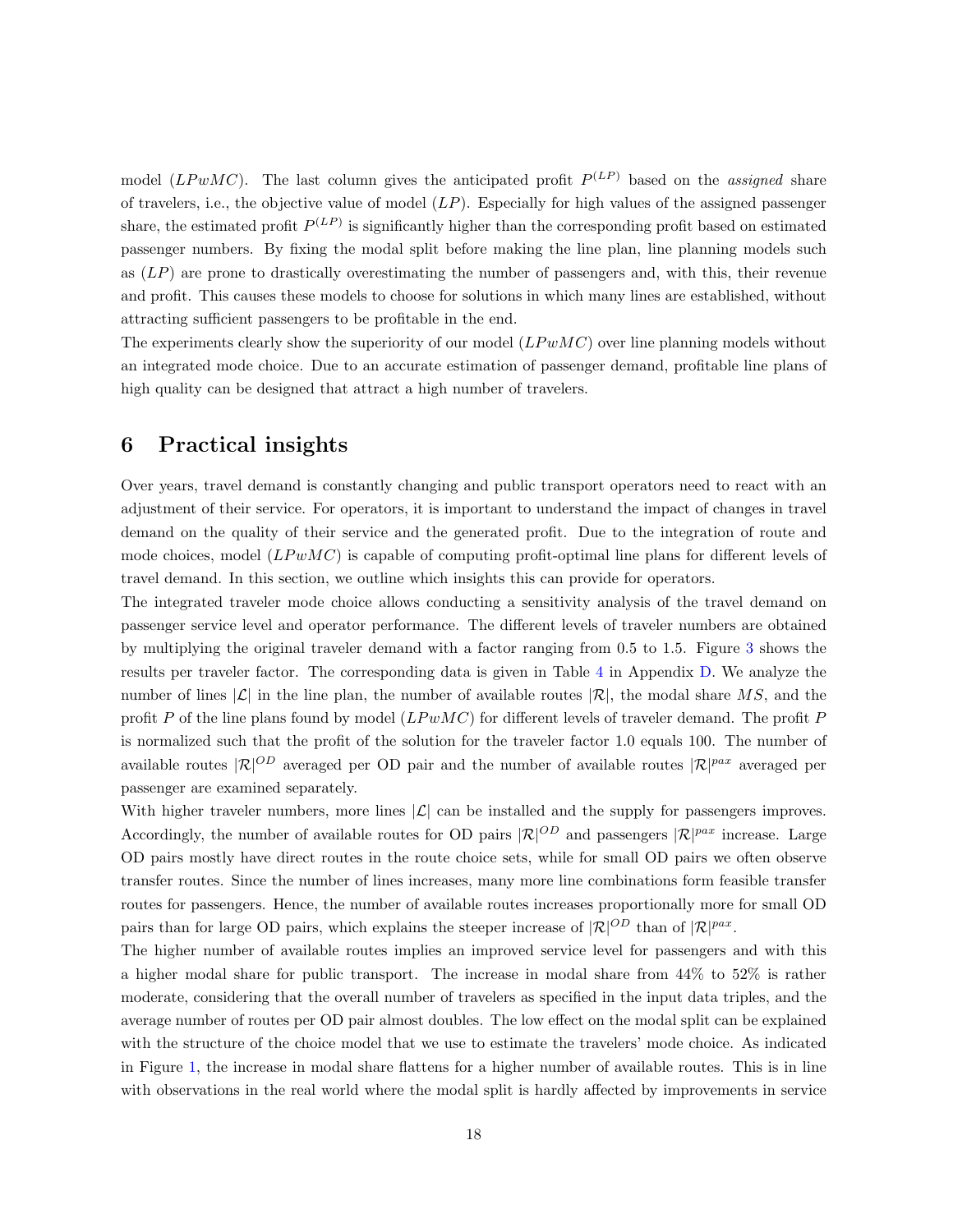

<span id="page-18-1"></span>Figure 3: Results of model  $(LP wMC)$  for varying passenger load

for passengers, once a certain service level is reached.

Nevertheless, the profit increases approximately linearly from approximately negative 10% to 225% of the reference profit for an increasing number of travelers. The negative profit values for low passenger numbers are a result of the minimal service level required by governmental regulations, which enforces to operate two lines on each track, even if this cannot be done profitably. This increase in profit can be explained by the high costs for operating a basic line plan on the whole network. For up to 80% of the travelers, the capacity of such a basic line plan is sufficient on the considered instance. Until then, the number of lines, the number of routes, and the modal split stay almost constant. Only for more travelers, and thus for more passengers, it pays off to install more lines. It is interesting to see that the slightly higher modal share and thus the higher revenues offset the costs for additional lines and, overall, lead to an approximately linear increase in profit.

The evaluation shows that the operator's profit is very sensitive to changes in the traveler demand. In case of declining traveler demand, operators cannot prevent losses even if they react to demand changes in an optimal way. This is in line with recent observations where operators incur tangible losses due to considerably lower traveler demand caused by the Covid-19 pandemic despite efforts to reduce the service level. Conversely, operators can profit greatly from growing traveler demand when exploiting the full potential of passenger demand estimation during line planning.

# <span id="page-18-0"></span>7 Conclusion and outlook

# 7.1 Conclusion

The line plan significantly determines the service level of public transport for passengers. It has an impact on how many travelers decide to use public transport, and which routes passengers use. In this paper,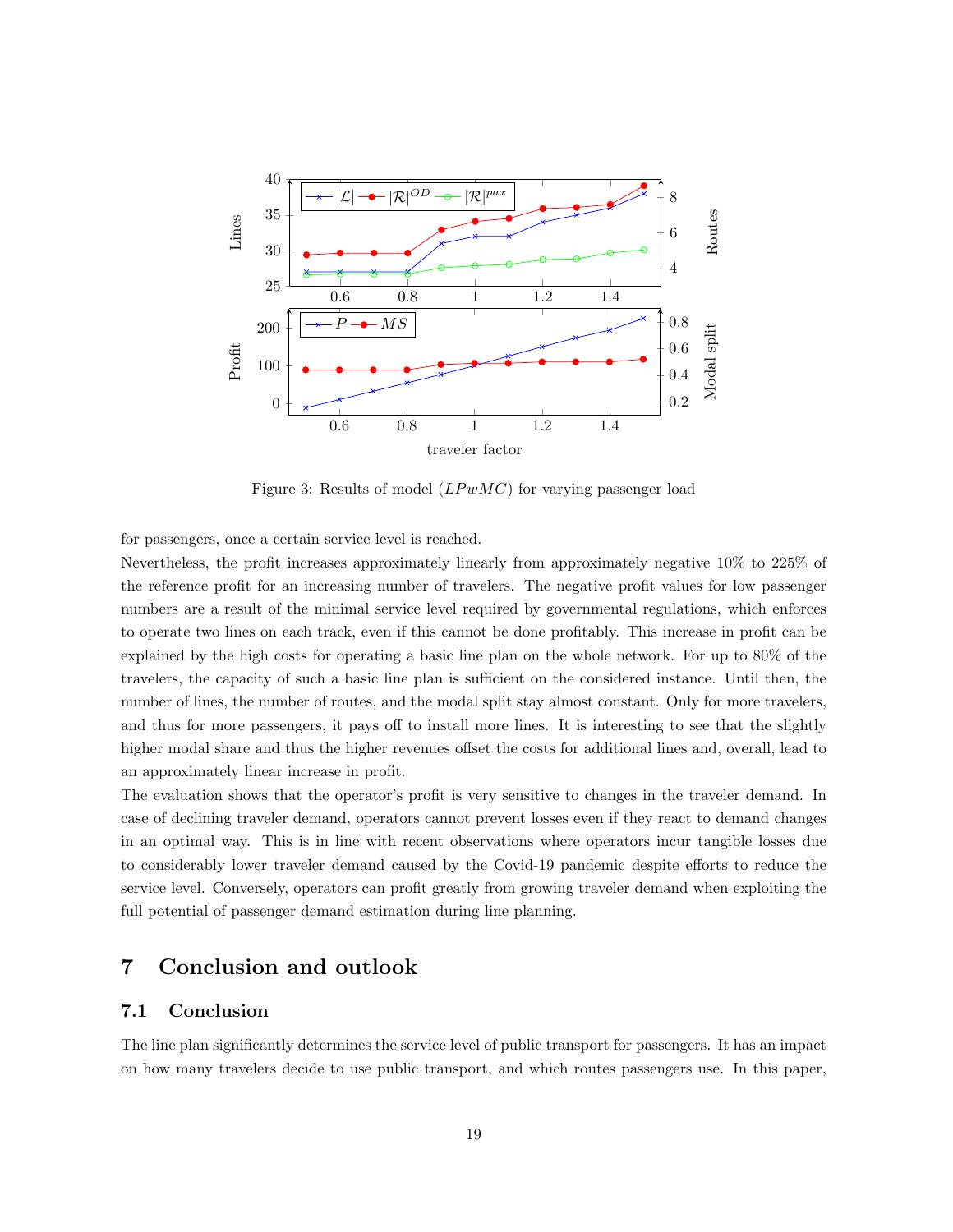we present a line planning model with integrated mode and route choice models. In contrast to most existing approaches, both choices are modeled from a passenger's perspective and are not driven by a system optimum. This allows an accurate estimation of passenger demand during optimization, resulting in line plans that are tailored for the demand they generate.

Considering passenger choice models during line plan optimization is a complex and hard-to-solve problem. In order to obtain a tractable model, we assume (1) that passengers distribute uniformly on the best available routes and (2) that the utilities of alternative modes are independent of the designed line plan. By considering only shortest routes for passengers and making these two assumptions, the presented model can be linearized and solved with existing branch and bound methods.

The linear model presented in this paper may be combined with any choice model to estimate the mode choice of travelers. In particular, the choice model does not need to be linear. Due to the two assumptions made, the traveler mode choice can be preprocessed using the preferred choice model without affecting the solving of the line planning model. In the paper, a logit model is used to estimate the mode choice. We discuss additional constraints and branching priorities for improving the computational performance and show their effectiveness in experiments. The advantages of integrated passenger choice models are outlined in a comparison with a standard line planning model that relies on predetermined passenger loads. Based on the results of this comparison, considering demand estimation during line planning is strongly recommended. Integrated demand estimation yields line plans that are well-suited for the demand they generate. They are more profitable for operators and feature a higher level of service for passengers compared to line plans found based on fixed passenger demand. Furthermore, we analyze the sensitivity of the public transport service level and operator profit on fluctuations in travel demand. This gives valuable insights into the business models of operators and suggests that operators should react to changes in travel demand regularly.

## 7.2 Outlook

In additional experiments, we have noticed that the profit of two line plans can be very similar while their respective costs and revenues are different from each other. Indeed, two line plans with the same profit do not need to have any line in common. This is an interesting observation from both an algorithmic and an application point of view.

On the one hand, this implies that the concept of 'neighborhood' of solutions, although a key element in many (heuristic) approaches to solve line planning models, is less useful than in other contexts. On the other hand, for operators it can be very valuable to see different solutions with similar profit. It would allow them to choose between solutions with different modal shares. This particularly motivates the search for multiple good solutions instead of one optimal solution only. One approach to obtain multiple solutions could be to modify the ticket price  $p_k$  for passengers or the operational costs  $c_l$  of lines to shift the weights between revenue and cost in the objective function.

Future research should address customized solution approaches for model  $(LP wMC)$  to find line plans for larger instances, and possibly with the feature to compute multiple good solutions.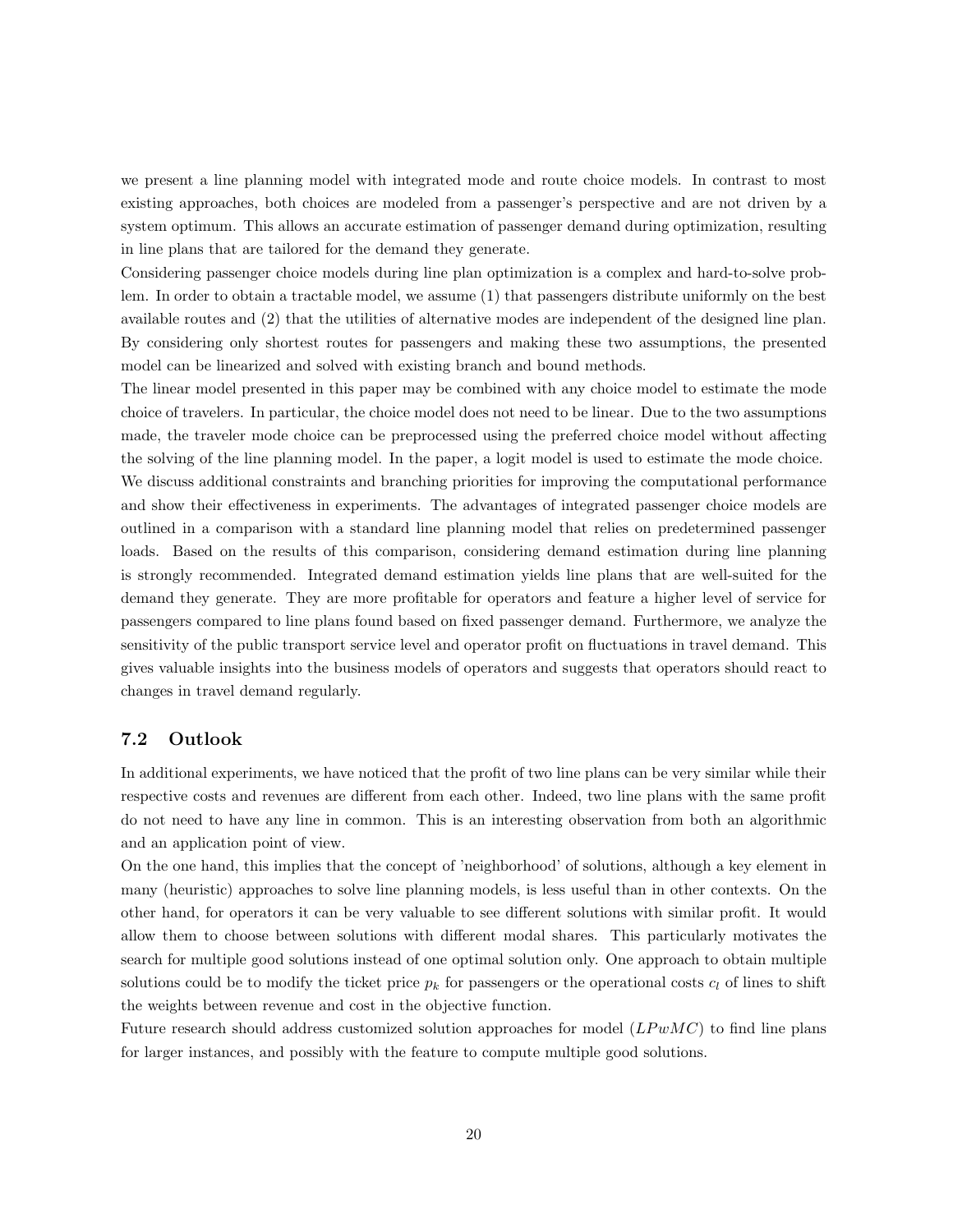# Acknowledgements

The authors thank Robin Koot for his help with the experiments and Joël van't Wout from Netherlands Railways (NS) for the data and input. We thank SURFsara<sup>[3](#page-20-0)</sup> for the support in using the Lisa Compute Cluster.

<span id="page-20-0"></span> $^3$  www.surfsara.nl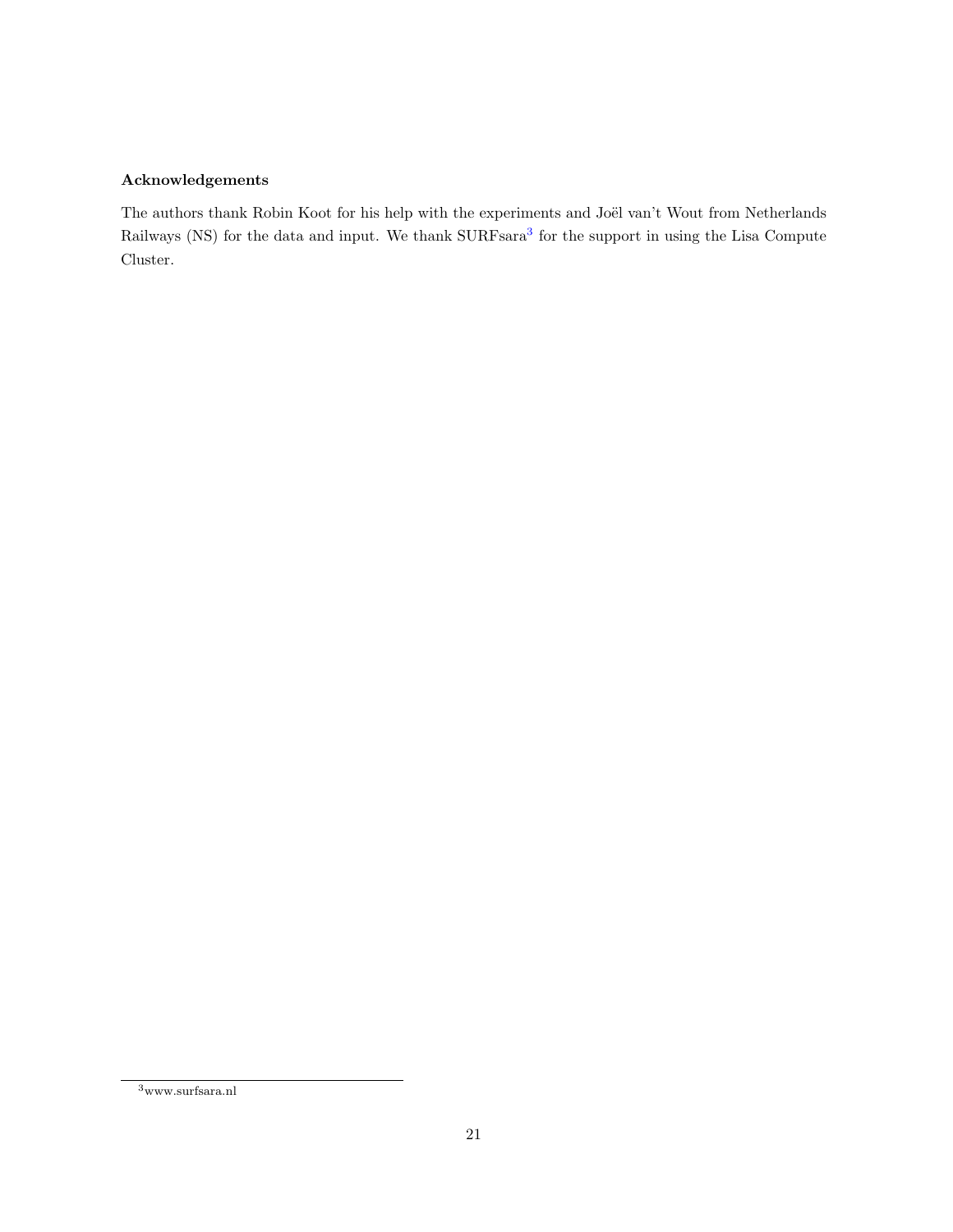# References

- <span id="page-21-12"></span>Bertsimas, D., Y. S. Ng, and J. Yan (2021). "Data-Driven Transit Network Design at Scale". In: Operations Research.
- <span id="page-21-1"></span>Borndörfer, R., M. Grötschel, and M. Pfetsch (2007). "A column-generation approach to line planning in public transport". In: Transportation Science 41.1, pp. 123–132.
- <span id="page-21-10"></span>Borndörfer, R. and M. Karbstein (2012). "A direct connection approach to integrated line planning and passenger routing". In: OASIcs-OpenAccess Series in Informatics. Vol. 25. Schloss Dagstuhl-Leibniz-Zentrum fuer Informatik.
- <span id="page-21-5"></span>Bussieck, M. (1998). "Optimal lines in public rail transport". PhD thesis. Citeseer.
- <span id="page-21-6"></span>Bussieck, M., P. Kreuzer, and U. Zimmermann (1997). "Optimal lines for railway systems". In: European Journal of Operational Research 96.1, pp. 54–63.
- <span id="page-21-13"></span>Canca, D., A. De-Los-Santos, G. Laporte, and J. Mesa (2016). "A general rapid network design, line planning and fleet investment integrated model". In: Annals of Operations Research 246.1, pp. 127– 144.
- <span id="page-21-14"></span>Canca, D., A. De-Los-Santos, G. Laporte, and J. Mesa (2017). "An adaptive neighborhood search metaheuristic for the integrated railway rapid transit network design and line planning problem". In: Computers & Operations Research 78, pp. 1–14.
- <span id="page-21-15"></span>Canca, D., A. De-Los-Santos, G. Laporte, and J. Mesa (2019). "Integrated Railway Rapid Transit Network Design and Line Planning problem with maximum profit". In: Transportation Research Part E: Logistics and Transportation Review 127, pp. 1–30.
- <span id="page-21-2"></span>Claessens, M., N. van Dijk, and P. Zwaneveld (1998). "Cost optimal allocation of rail passenger lines". In: European Journal of Operational Research 110.3, pp. 474–489.
- <span id="page-21-8"></span>De Dios Ortuzar, J. and L. Willumsen (2011). *Modelling transport*. John Wiley & Sons.
- <span id="page-21-16"></span>FGSV (2008). Richtlinien für integrierte Netzgestaltung (RIN). (in German). Forschungsgesellschaft für Straßen-und Verkehrswesen, Köln.
- <span id="page-21-3"></span>Friedrich, M., M. Hartl, A. Schiewe, and A. Schöbel (2017). "Integrating Passengers' Assignment in Cost-Optimal Line Planning". In: 17th workshop on algorithmic approaches for transportation modelling, optimization, and systems (atmos 2017). Schloss Dagstuhl-Leibniz-Zentrum fuer Informatik.
- <span id="page-21-0"></span>Gattermann, P., J. Harbering, and A. Schöbel (2017). "Line pool generation". In: Public Transport 9.1, pp. 7–32.
- <span id="page-21-7"></span>Goerigk, M. and M. Schmidt (2017). "Line planning with user-optimal route choice". In: European Journal of Operational Research 259.2, pp. 424–436.
- <span id="page-21-4"></span>Goossens, J.-W., S. van Hoesel, and L. Kroon (2006). "On solving multi-type railway line planning problems". In: European Journal of Operational Research 168.2, pp. 403–424.
- <span id="page-21-9"></span>Guan, J., H. Yang, and S. C. Wirasinghe (2006). "Simultaneous optimization of transit line configuration and passenger line assignment". In: Transportation Research Part B: Methodological 40.10, pp. 885– 902.
- <span id="page-21-11"></span>Kaspi, M. and T. Raviv (2013). "Service-oriented line planning and timetabling for passenger trains". In: Transportation Science 47.3, pp. 295–311.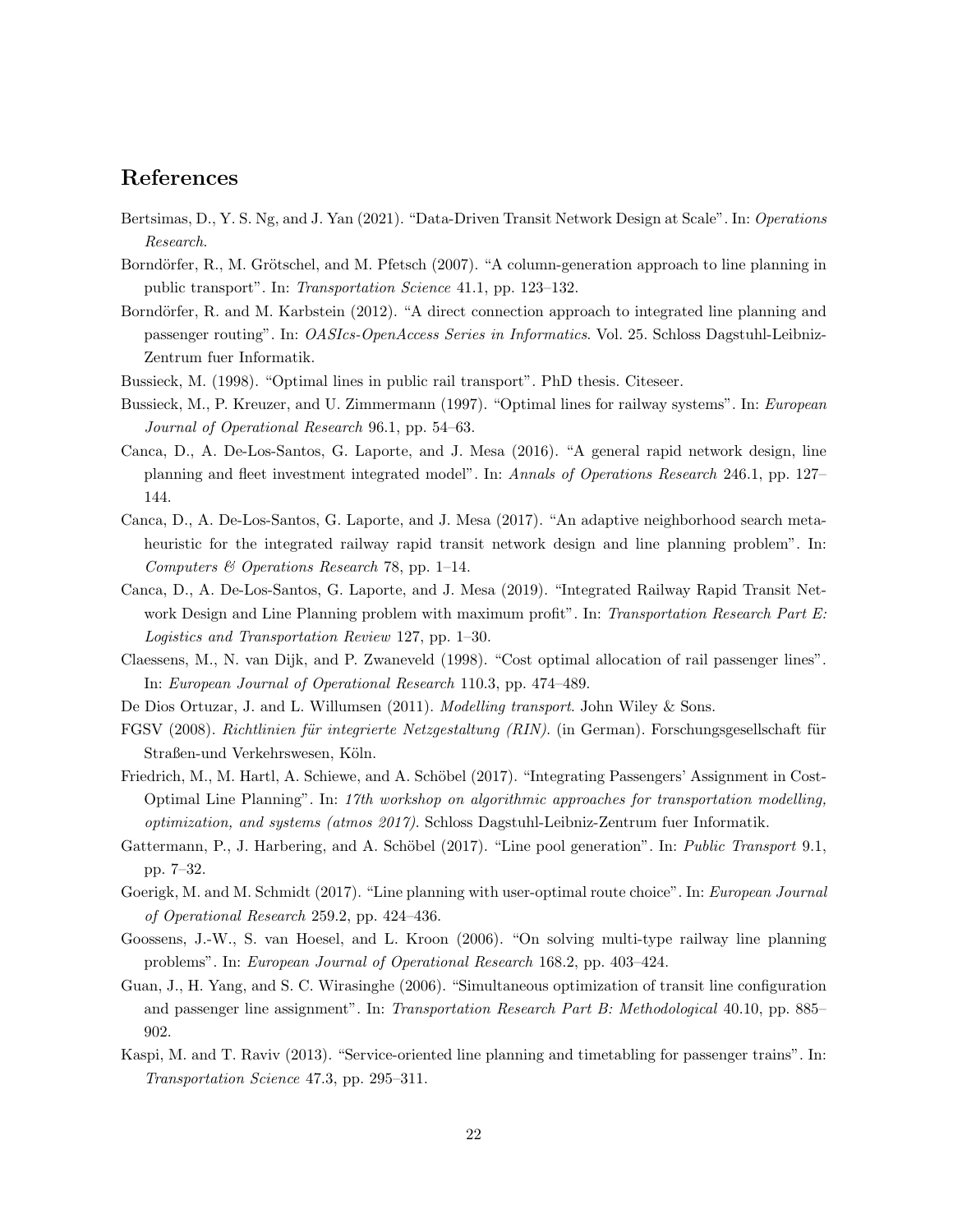- <span id="page-22-9"></span>Klier, M. and K. Haase (2015). "Urban public transit network optimization with flexible demand". In: OR Spectrum 37.1, pp. 195–215.
- <span id="page-22-8"></span>Laporte, G., Á. Marín, J. Mesa, and F. Ortega (2007). "An integrated methodology for the rapid transit network design problem". In: Algorithmic methods for railway optimization. Springer, pp. 187–199.
- <span id="page-22-7"></span>Laporte, G., J. Mesa, F. Ortega, and I. Sevillano (2005). "Maximizing trip coverage in the location of a single rapid transit alignment". In: Annals of Operations Research 136.1, pp. 49–63.
- <span id="page-22-2"></span>Liu, D., P. Vansteenwegen, G. Lu, and Q. Peng (2019). "An iterative approach for profit-oriented railway line planning". In: Linköping University Electronic Press, pp. 806–825.
- <span id="page-22-10"></span>De-Los-Santos, A., G. Laporte, J. Mesa, and F. Perea (2017). "The railway line frequency and size setting problem". In: Public Transport 9.1, pp. 33–53.
- <span id="page-22-3"></span>Nachtigall, K. and K. Jerosch (2008). "Simultaneous network line planning and traffic assignment". In: 8th Workshop on Algorithmic Approaches for Transportation Modeling, Optimization, and Systems  $(ATMOS'08)$ . Schloss Dagstuhl-Leibniz-Zentrum für Informatik.
- <span id="page-22-6"></span>Schiewe, A., P. Schiewe, and M. Schmidt (2019). "The line planning routing game". In: European Journal of Operational Research 274.2, pp. 560–573.
- <span id="page-22-5"></span>Schmidt, M. (2014). Integrating routing decisions in public transportation problems. Springer.
- <span id="page-22-4"></span>Schmidt, M. and A. Schöbel (2015). "The complexity of integrating passenger routing decisions in public transportation models". In: Networks 65.3, pp. 228–243.
- <span id="page-22-0"></span>Schöbel, A. (2012). "Line planning in public transportation: models and methods". In: OR Spectrum 34.3, pp. 491–510.
- <span id="page-22-1"></span>Schöbel, A. and S. Scholl (2006). "Line planning with minimal traveling time". In: 5th Workshop on  $Al$ gorithmic Methods and Models for Optimization of Railways (ATMOS'05). Schloss Dagstuhl-Leibniz-Zentrum für Informatik.
- <span id="page-22-11"></span>Steiner, K. and S. Irnich (2018). "Schedule-based integrated intercity bus line planning via branch-andcut". In: Transportation Science 52.4, pp. 882–897.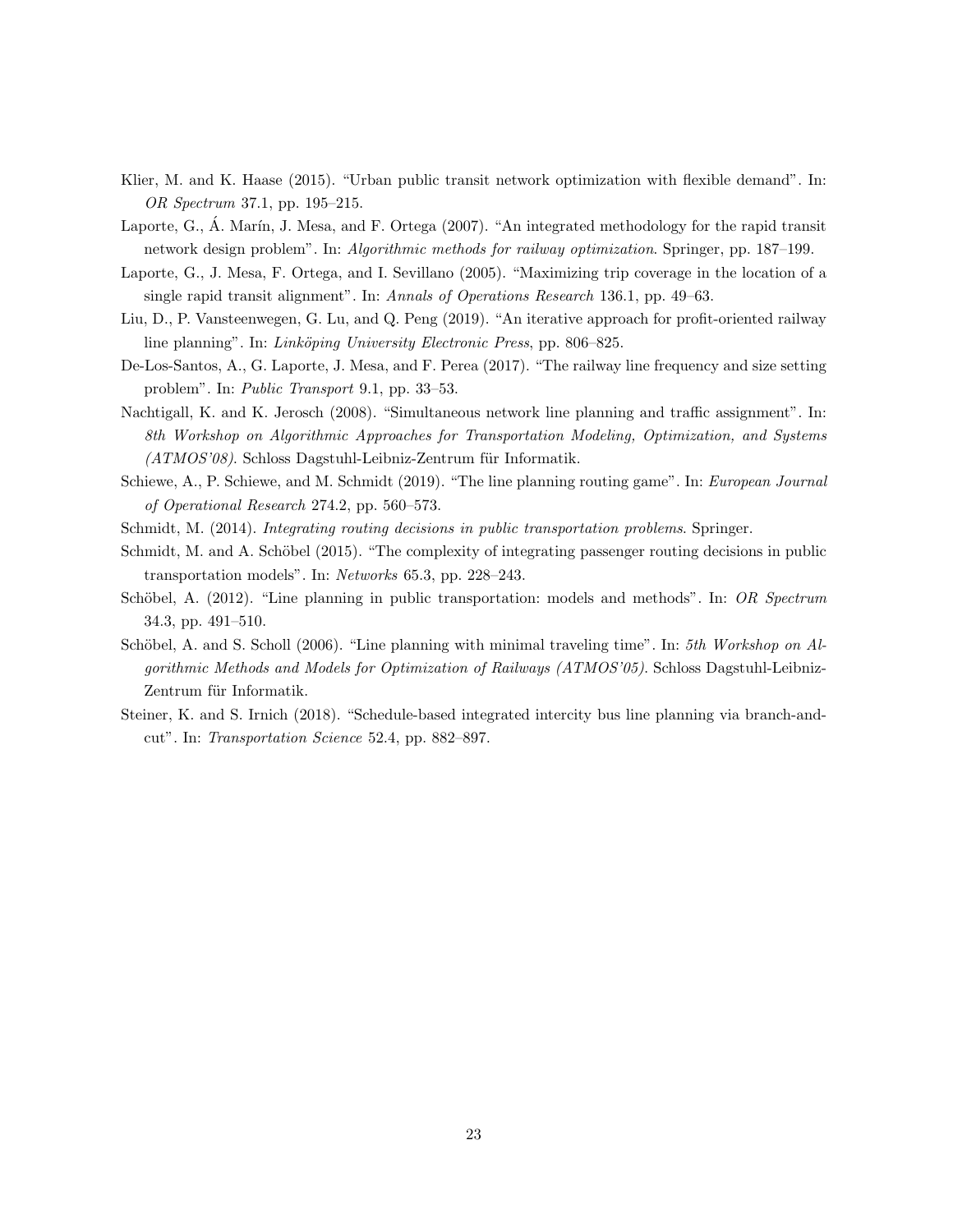# A Notation

### Sets

- $\mathcal C$  Route choice set
- $\mathcal{L}$  Line plan
- OD Set of OD pairs
	- P Line pool
	- $\mathcal R$  Available routes
- ${\mathcal S}$  Stations
- $\mathcal T$  Tracks between stations

## Indices

- $i$  Iterator used to count available routes
- l Line
- k OD pair
- r Route
- s Station
- $t$  Track between two stations

## Parameters

- $a_k$  Adaption time for OD pair k<br>  $\beta$  Logit parameter
- Logit parameter
- $c_l$  Cost for operator for installing line l
- $\delta_k$  Traveler demand of OD pair k
- $\Delta_k^i$ Increment in modal share if i instead of  $i - 1$  routes are available
- $f_t$  Minimal frequency on track  $t$
- $j_k$  Journey time for OD pair  $k$
- $\kappa_l$  Capacity of line l
- $p_k$  Ticket price for OD pair k for using public transport
- $u_k$  Utility of public transport for OD pair  $k$
- $\hat{u}_k$  Utility of alternative mode for OD pair  $k$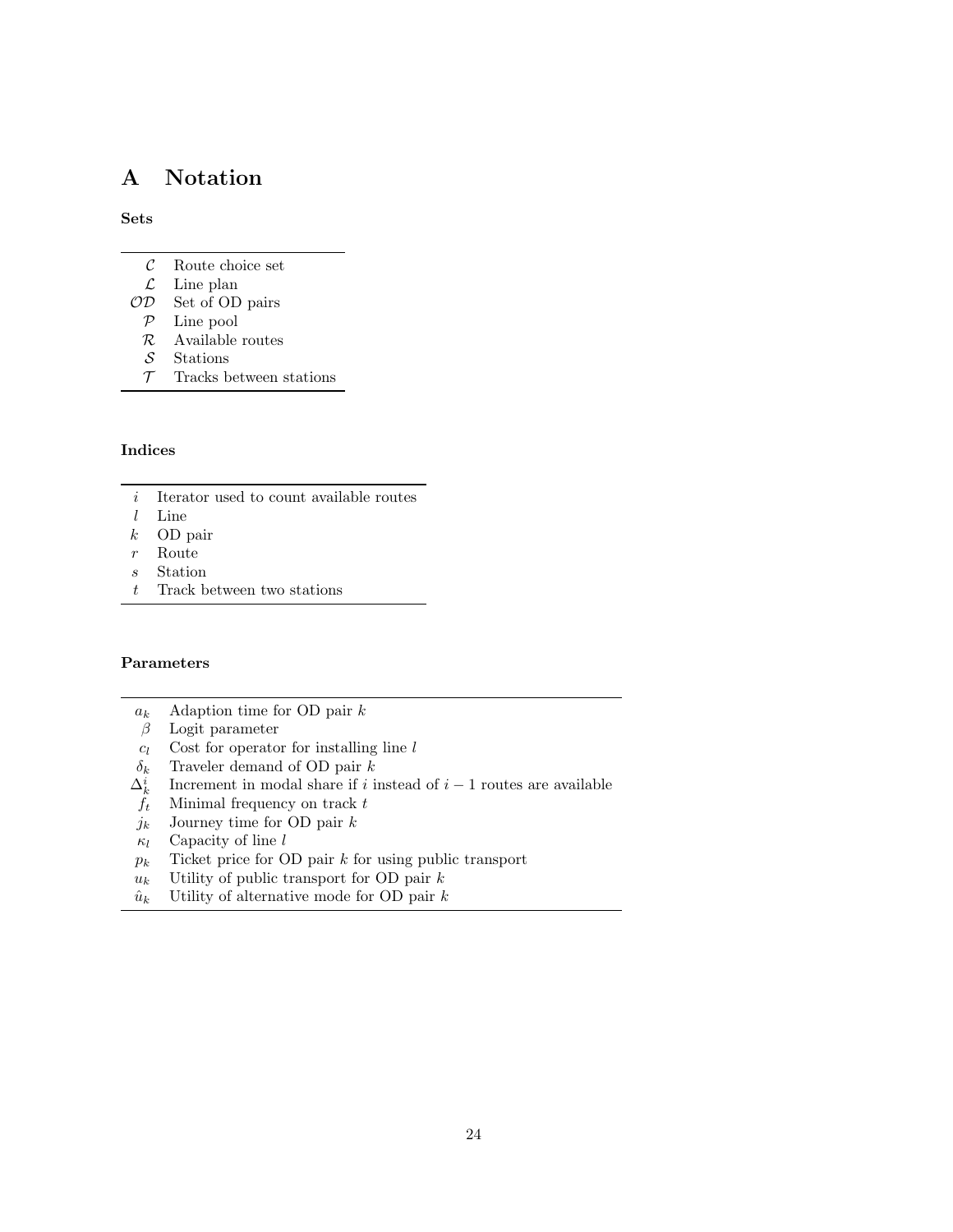## Variables

- $b^i_k$
- $b_k^i \in \{0, 1\}$ : OD pair k has at least i available routes or not  $w_k \in [0, 1]$ : Share of travelers of OD pair k using public tran  $\in [0, 1]$ : Share of travelers of OD pair k using public transport
- $w_r \in [0, 1]$ : Share of passengers using route r
- $y_r \in \{0, 1\}$ : Route r is available or not
- $z_l \in \{0, 1\}$ : Line l is selected or not

### Observation variables

- $C$  Cost for operator
- $\mathcal{MS}-\text{Modal}$  share according to logit model
	- $P$  Profit (= revenue cost)
	- $R$  Revenue generated by transporting passengers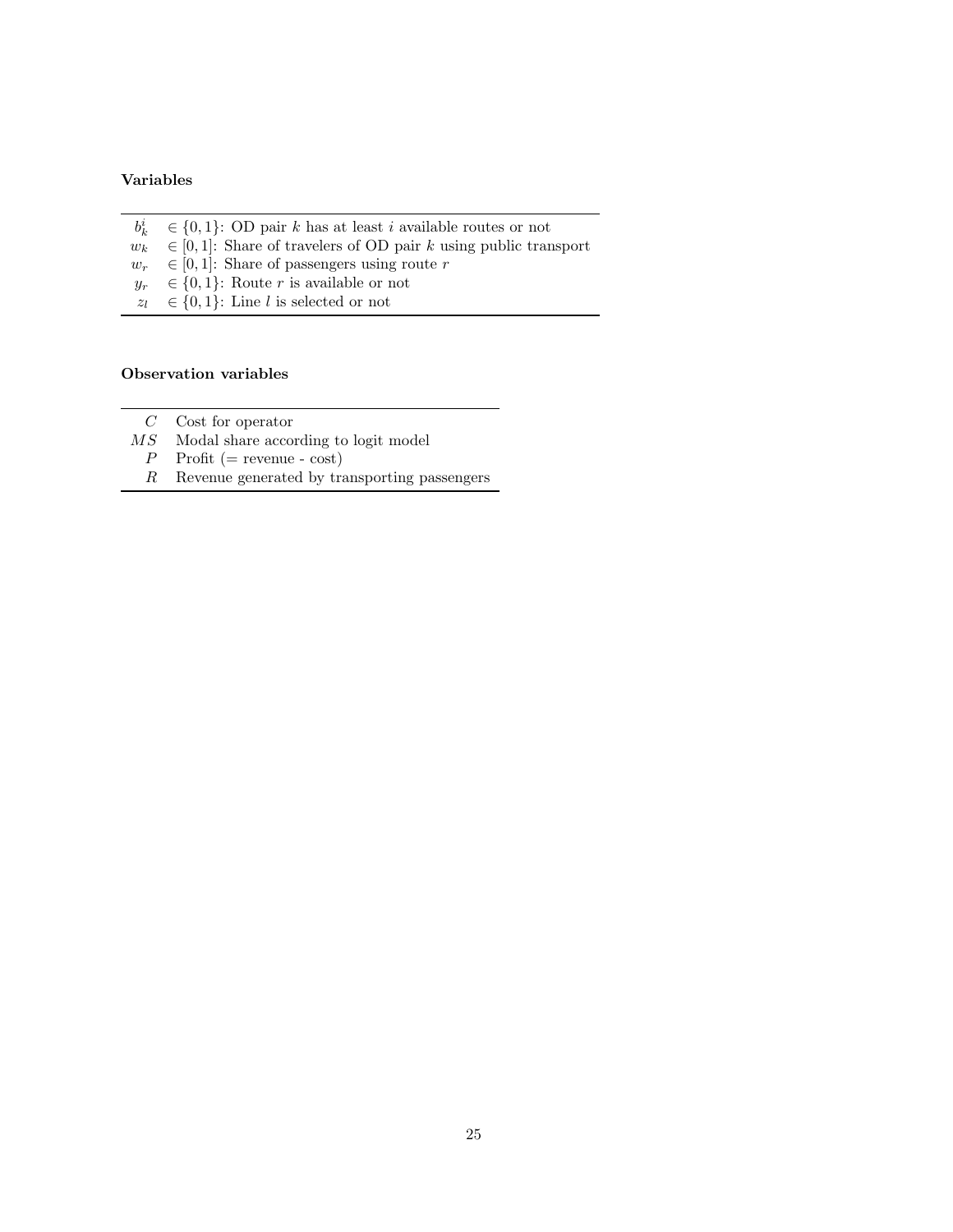# <span id="page-25-0"></span>B Line pool

| count                            | sequence of stations |                |                        |                      |                     |                 |            |     |     |     |
|----------------------------------|----------------------|----------------|------------------------|----------------------|---------------------|-----------------|------------|-----|-----|-----|
| 2                                | Alm                  | Asd            |                        |                      |                     |                 |            |     |     |     |
| $\,1$                            | Alm                  | $_{\rm Asd}$   | Ass                    | Hlm                  |                     |                 |            |     |     |     |
| $\,1$                            | Alm                  | Asdz           | Shl                    | Ledn                 |                     |                 |            |     |     |     |
| $\,1$                            | Alm                  | Asdz           | Shl                    | Ledn                 | $_{\rm Gv}$         |                 |            |     |     |     |
| $\,1$                            | Alm                  | Asdz           | Shl                    | Ledn                 | $_{\mathrm{Gvc}}$   |                 |            |     |     |     |
| $\,1\,$<br>$\mathbf 1$           | Alm<br>Alm           | Asdz<br>Asdz   | Shl<br>Shl             | Rtd<br>Rtd           | Ddr                 |                 |            |     |     |     |
| $\mathbf 1$                      | Alm                  | Hvs            | Amf                    |                      |                     |                 |            |     |     |     |
| $\overline{2}$                   | Alm                  | Hvs            | Ut                     |                      |                     |                 |            |     |     |     |
| $\mathbf 1$                      | Alm                  | Lls            |                        |                      |                     |                 |            |     |     |     |
| $\overline{2}$                   | Amf                  | Hvs            | Asd                    |                      |                     |                 |            |     |     |     |
| $\mathbf 1$                      | Amf                  | Hvs            | Alm                    | Lls                  |                     |                 |            |     |     |     |
| $\mathbf 1$                      | Amf                  | Hvs            | Asd                    | Ass                  |                     |                 |            |     |     |     |
| $\boldsymbol{2}$                 | Amf                  | Hvs            | Asd                    | Ass                  | Hlm                 |                 |            |     |     |     |
| $\mathbf 1$                      | Amf                  | Ut             |                        |                      |                     |                 |            |     |     |     |
| $\,1\,$<br>$\overline{2}$        | Amf<br>Amf           | Ut<br>Ut       | Apn<br>$_{\rm{Gd}}$    | Ledn<br>$_{\rm Gvc}$ |                     |                 |            |     |     |     |
| $\overline{4}$                   | Amf                  | Ut             | $_{\rm{Gd}}$           | Rta                  | Rtd                 |                 |            |     |     |     |
| $\mathbf 1$                      | Amf                  | Ut             | $_{\rm{Gd}}$           | Rta                  | Rtd                 | Ddr             |            |     |     |     |
| $\mathbf 1$                      | Asd                  | Alm            | Lls                    |                      |                     |                 |            |     |     |     |
| $\,1\,$                          | Asd                  | Ass            | Hlm                    | Had                  | $L$ edn             |                 |            |     |     |     |
| 3                                | Asd                  | Ass            | Hlm                    | Had                  | $L$ edn             | Gvc             |            |     |     |     |
| $\boldsymbol{2}$                 | Asd                  | Ass            | Shl                    | Ledn                 | $_{\rm Gv}$         |                 |            |     |     |     |
| $\mathbf 1$                      | Asd                  | Ass            | Shl                    | Ledn                 | Gvc                 |                 |            |     |     |     |
| $\,1\,$                          | Asd                  | Ass            | Shl                    | Ledn                 |                     |                 |            |     |     |     |
| $\mathbf 1$                      | Asd                  | Ass            | Shl                    | Rtd                  |                     |                 |            |     |     |     |
| $\mathbf 1$                      | Asd                  | Ass            | Shl                    | Rtd                  | Ddr                 |                 |            |     |     |     |
| $\mathbf 1$<br>3                 | $_{\rm Asd}$         | Shl<br>Shl     | $_{\rm Gv}$<br>Rtd     | Rtd                  |                     |                 |            |     |     |     |
| $\mathbf 1$                      | Asd<br>$_{\rm Asd}$  | Shl            | Rtd                    | Ddr                  |                     |                 |            |     |     |     |
| $\overline{\mathbf{2}}$          | Asdz                 | Shl            | Ledn                   | Gvc                  |                     |                 |            |     |     |     |
| $\,1\,$                          | Ass                  | Asd            | Alm                    | Lls                  |                     |                 |            |     |     |     |
| $\overline{\mathbf{4}}$          | Ass                  | Asd            | Asa                    | Ut                   |                     |                 |            |     |     |     |
| $\mathbf{1}$                     | Ass                  | Shl            | Ledn                   | Gv                   |                     |                 |            |     |     |     |
| $\overline{2}$                   | Ass                  | Shl            | Ledn                   | $_{\rm Gvc}$         |                     |                 |            |     |     |     |
| $\,1$                            | Ass                  | Shl            | Rtd                    | Ddr                  |                     |                 |            |     |     |     |
| $\,1$                            | Ddr                  | Rtd            |                        |                      |                     |                 |            |     |     |     |
| $\,1$                            | Ddr                  | Rtd            | $_{Dt}$                | Gv                   |                     |                 |            |     |     |     |
| $\mathbf 1$                      | Ddr                  | Rtd            | $_{\rm Dt}$            | Gv                   | Gvc                 |                 |            |     |     |     |
| $\,1$                            | $_{\rm Ddr}$         | Rtd            | $_{\rm Dt}$            | Gv                   | Ledn                |                 |            |     |     |     |
| $\,1$<br>$\overline{\mathbf{2}}$ | $_{\rm Ddr}$<br>Ddr  | Rtd<br>Rtd     | $_{\rm Dt}$<br>$_{Dt}$ | Gv<br>Gv             | $L$ edn<br>Ledn     | Had<br>Shl      | Hlm<br>Ass | Asd | Alm | Lls |
| $\overline{2}$                   | Ddr                  | Rtd            | $_{\rm Rta}$           | $_{\rm Gd}$          | Ut                  |                 |            |     |     |     |
| 2                                | $_{\rm Ddr}$         | Rtd            | Shl                    | Asdz                 | Alm                 | Lls             |            |     |     |     |
| $\,1$                            | Gv                   | $L$ edn        |                        |                      |                     |                 |            |     |     |     |
| $\mathbf{1}$                     | Gv                   | $L$ edn        | Had                    | Hlm                  |                     |                 |            |     |     |     |
| $\mathbf 1$                      | Gv                   | Ledn           | Shl                    | Asdz                 | Alm                 | Lls             |            |     |     |     |
| $\overline{2}$                   | Gv                   | Ledn           | Shl                    | Ass                  |                     |                 |            |     |     |     |
| 5                                | Gvc                  | $_{\rm{Gd}}$   | $_{\rm Ut}$            |                      |                     |                 |            |     |     |     |
| 3                                | Gvc                  | Gv             | $_{\rm Dt}$            | Rtd                  |                     |                 |            |     |     |     |
| $\,1\,$                          | Gvc                  | Ledn           |                        |                      |                     |                 |            |     |     |     |
| $\mathbf 1$                      | $_{\mathrm{Gvc}}$    | Ledn           | Had                    | Hlm                  |                     | $_{\text{Lls}}$ |            |     |     |     |
| $\overline{2}$<br>$\overline{2}$ | Gvc<br>Gvc           | Ledn           | Shl<br>Shl             | Asdz<br>Ass          | Alm<br>$_{\rm Asd}$ | Alm             | Lls        |     |     |     |
| $\overline{2}$                   | Hlm                  | $L$ edn<br>Ass | Asd                    | Alm                  | Lls                 |                 |            |     |     |     |
| $\mathbf 1$                      | Hlm                  | Had            | Ledn                   |                      |                     |                 |            |     |     |     |
| $\overline{2}$                   | Hlm                  | Had            | $L$ edn                | Gv                   | $_{Dt}$             | Rtd             |            |     |     |     |
| 3                                | $L$ edn              | Apn            | $_{\rm Ut}$            |                      |                     |                 |            |     |     |     |
| $\,1$                            | $L$ edn              | Gv             | $_{Dt}$                | Rtd                  |                     |                 |            |     |     |     |
| 3                                | $L$ edn              | Shl            | Asdz                   | Alm                  | $_{\rm Lls}$        |                 |            |     |     |     |
| $\,1$                            | Lls                  | Alm            | Asdz                   | Shl                  | Rtd                 |                 |            |     |     |     |
| $\mathbf 2$                      | Lls                  | Alm            | Hvs                    | Ut                   |                     |                 |            |     |     |     |
| 4                                | Rtd                  | Rta            | Gd                     | Ut                   |                     |                 |            |     |     |     |
| $\overline{4}$                   | Shl                  | Asdz           | Ut                     |                      |                     |                 |            |     |     |     |

Table 3: Line pool for Intercity network of Randstad. The first column gives the number of occurrences of the line in the pool and the remaining columns give the sequence of stations on the line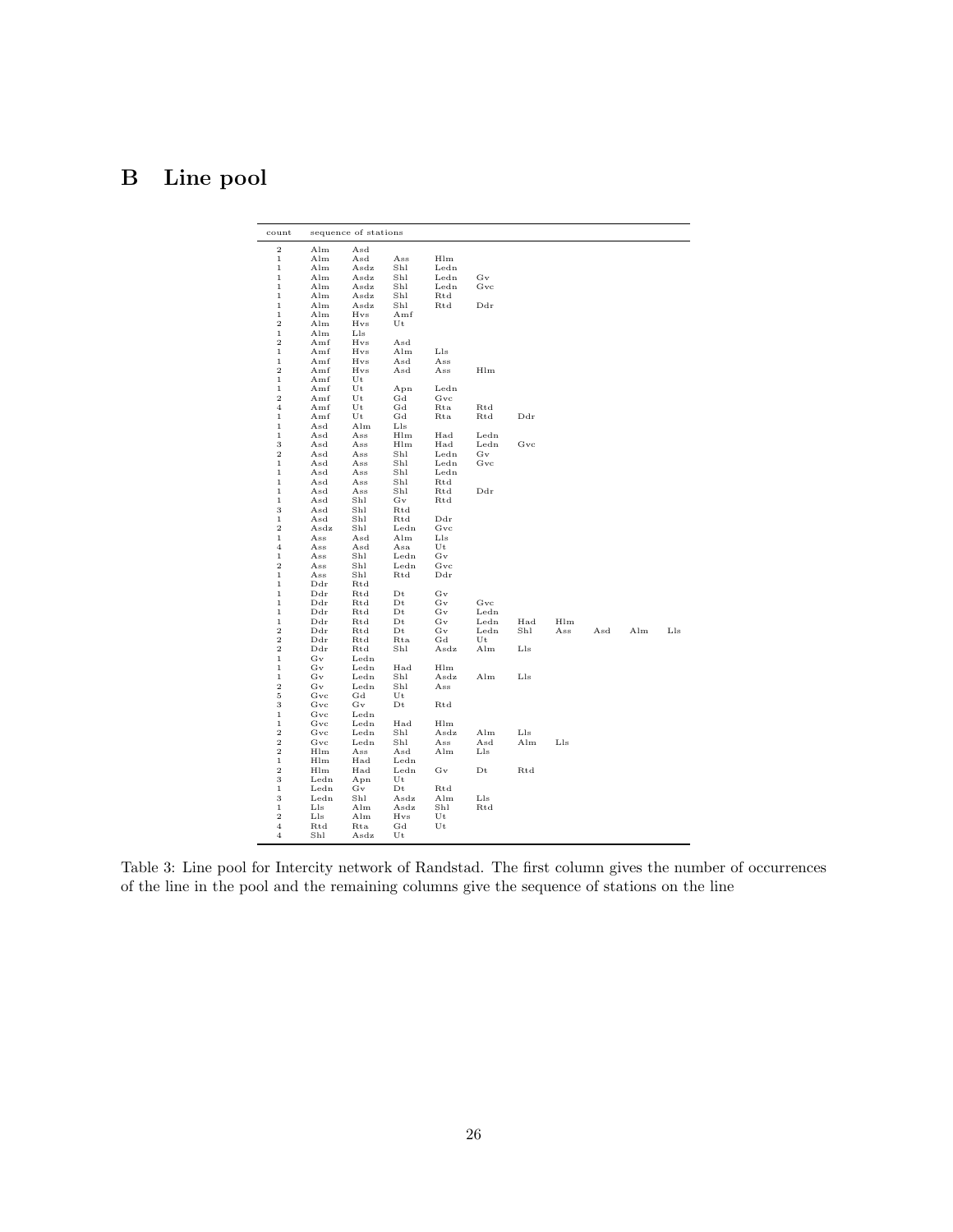# <span id="page-26-0"></span>C MIP formulation for a standard line planning model with fixed passenger demand

 $\max$  profit = revenue -  $\cos\!t$  $\max$   $\sum$ k∈OD  $p_k \cdot \delta_k \cdot w_k - \sum$ l∈P  $c_l \cdot z_l$ capacity constraints per track  $\sum$ k∈OD  $\sum$  $r \in \mathcal{C}_k(t)$  $\delta_k \cdot w_r \quad \leq \quad \sum$  $l \in \mathcal{P}(t)$  $z_l \cdot \kappa_l \quad \forall t \in \mathcal{T}$ minimal service requirement  $\sum$  $l \in \mathcal{P}(t)$  $z_l \geq f_t \qquad \qquad \forall t \in \mathcal{T}$ domains of variable  $z_l \in \{0, 1\} \qquad \forall l \in \mathcal{P}$ 

The objective is to maximize profit, defined as revenue minus cost. Note that the mode choice of travelers  $w_k$  is assumed to be known and fixed in this model. Hence, the revenue is constant and the objective is equivalent to minimizing cost. Similarly, the passenger assignment  $w_r$  to routes is predetermined and constant in the model. Consequently, the constraints for determining passenger loads are omitted and only the constraints ensuring sufficient capacity and a minimal service on each track remain. Passengers are assigned to routes in the route choice set to obtain the approximate passenger load on each track between to stations. Since it is not known yet which routes will be available in the solution, only aggregated capacity constraints per track can be applied. The set  $\mathcal{C}_k(t)$  denotes the set of all routes in the choice set for OD pair  $k$  via track  $t$ .